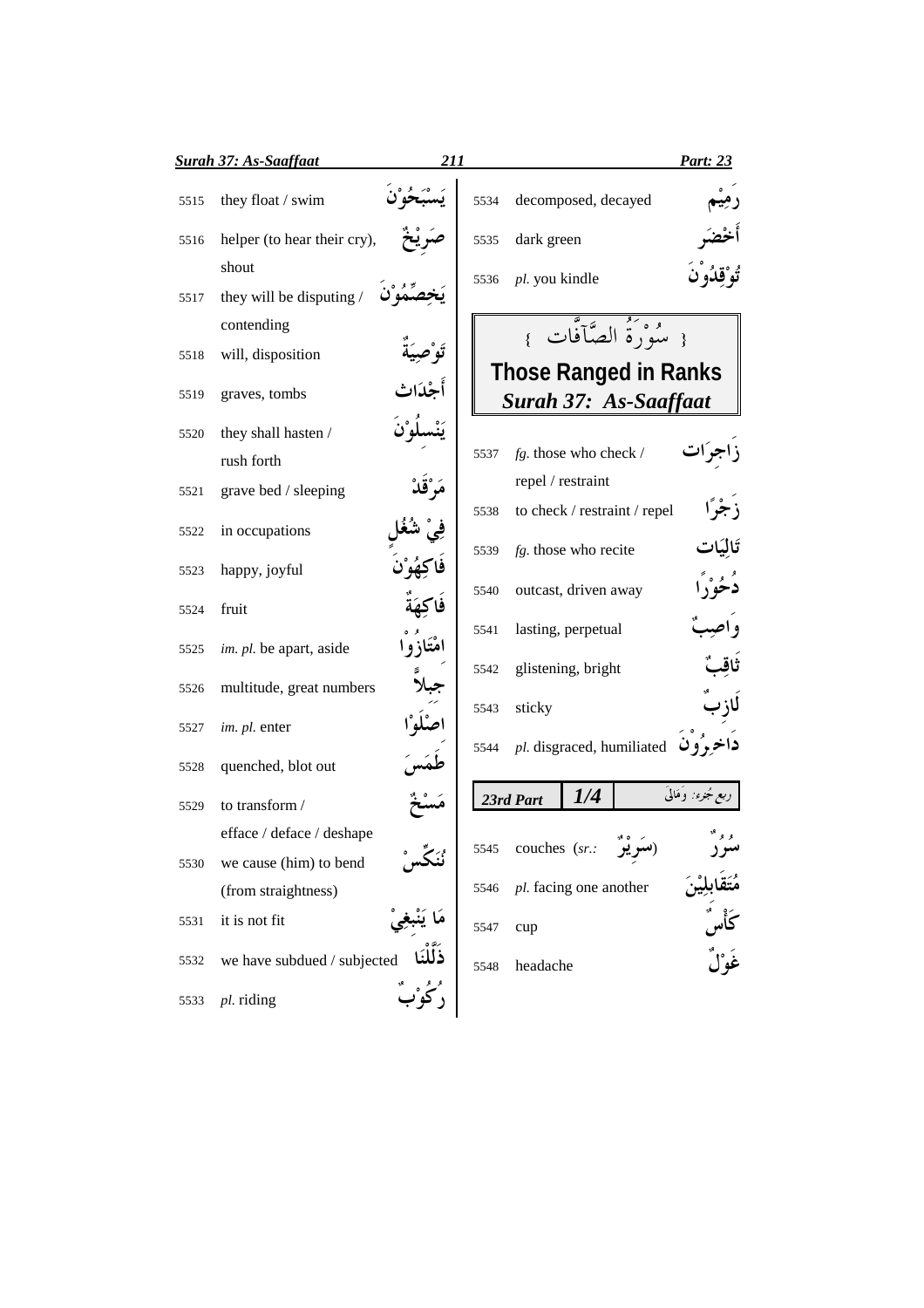|      | <b><u>Surah 37: As-Saaffaat</u></b> | 212 |      |                                             | Part: 23                     |
|------|-------------------------------------|-----|------|---------------------------------------------|------------------------------|
| 5549 | they get intoxicated                |     | 5567 | then (he) turned                            |                              |
| 5550 | fg. pl. women                       |     | 5568 | hastening, hurriedly                        |                              |
|      | who restrain                        |     | 5569 | pl. you carve                               |                              |
| 5551 | gaze, glance                        |     |      |                                             |                              |
| 5552 | [delicate like] eggs                |     | 5570 | dl. they submitted /                        |                              |
| 5553 | pp. closely guarded                 |     | 5571 | surrendered<br>flung down, laid, prostrated |                              |
| 5554 | pl. be brough to judgment,          |     | 5572 | forehead, temple                            |                              |
|      | be brought to book                  |     | 5573 | that makes (things) clear                   |                              |
| 5555 | you cause me to ruin /              |     |      |                                             |                              |
|      | perish                              |     | 5574 | name of an idol                             |                              |
| 5556 | pp. (those) brought                 |     | 5575 | ran away, fled                              |                              |
|      | forward                             |     | 5576 | joined to cast lots                         |                              |
| 5557 | name of a bitter tree with          |     |      |                                             |                              |
|      | thorns in hell                      |     | 5577 | those who are                               |                              |
| 5558 | ap. pl. those who shall fill        |     |      | condemned / rejected / rebutted             |                              |
| 5559 | mixture                             |     | 5578 | swallowed                                   |                              |
| 5560 | boiling water                       |     | 5579 | fish $(pl.:$                                |                              |
| 5561 | they hasten / rush down             |     | 5580 | bare desert                                 |                              |
|      |                                     |     |      | 1/2<br>23rd Part                            | ، جُزء: وَمَالِيَ            |
| 5562 | ap. pl. warners                     |     | 5581 | tree of gourd                               |                              |
| 5563 | pp. those who have                  |     | 5582 | فاتِنين (those who can tempt (anyone)       |                              |
|      | been warned                         |     |      | to rebel                                    |                              |
| 5564 | ap. those who respond /             |     |      | 5582a one who is going to                   |                              |
|      | answer                              |     |      |                                             |                              |
| 5565 | calamity, distress                  |     | 5583 | pl. arranged in ranks                       | صَالٌ<br>صَافٌوْنَ<br>سَاحَة |
| 5566 | sick, off-mooded                    |     | 5584 | courtyard                                   |                              |
|      |                                     |     |      |                                             |                              |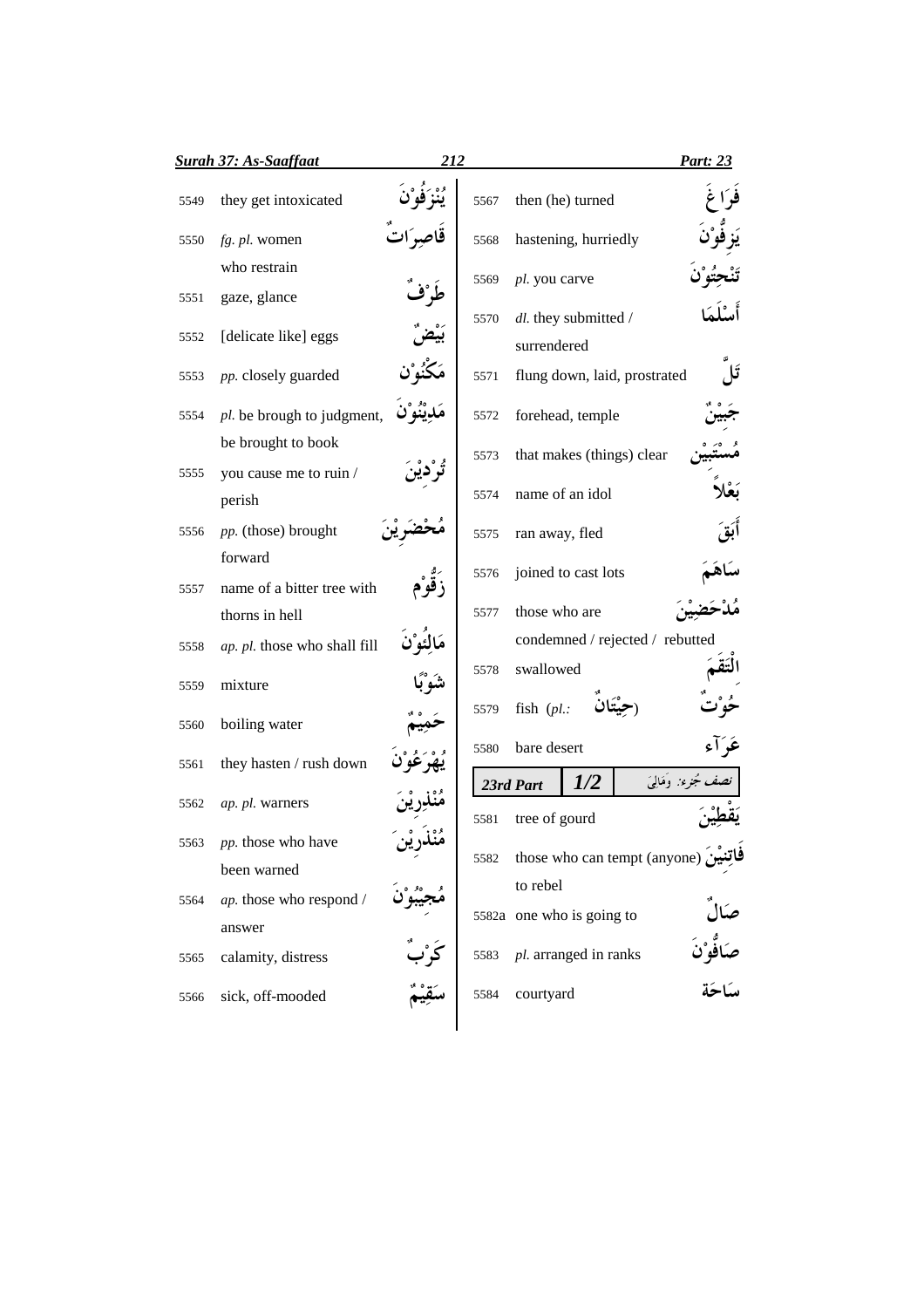|      | <b>Surah 38: Saad</b>         | 213               | <b>Part: 23</b>                                  |
|------|-------------------------------|-------------------|--------------------------------------------------|
|      | سُوْرة ص<br>$\mathcal{E}$     | 5603              | im. entrust me                                   |
|      | <b>Saad</b>                   | 5604              | overcame                                         |
|      | Surah 38: Saad                | 5605              | partners                                         |
| 5585 | لات<br>(it was) not           |                   | (sr.                                             |
| 5586 | time                          | 5606              | those who turn aside                             |
| 5587 | escape, flee away             | 5607              | from right, wicked<br>$pv.$ was / were presented |
| 5588 | invention                     | 5608              | ت الجبَاد<br>coursers of the                     |
| 5589 | they ascend                   |                   | highest breeding and swift of foot               |
| 5590 | pp. one who is defeated       | 5609              | $fg$ . gone out of sight                         |
| 5591 | أو تَاد<br>stakes, tent-poles | 5610              | to pass / rub hand                               |
| 5592 | doom, punishment              |                   | over (lightly)                                   |
| 5593 | فوَاق<br>delay, deferment     | 5611              | shanks, lower part of leg                        |
| 5594 | portion, fate                 | 5612<br><u>قط</u> | أعْنَاق<br>necks                                 |
|      | ذا الأنْد                     | 5613              | body                                             |
| 5595 | (man) of strength / hands     | 5614              | gently                                           |
| 5596 | decisive speech               | 5615              | whithersoever (he)                               |
| 5597 | they climbed over wall        |                   | willed, witherwhat (he) directed                 |
| 5598 | private chamber               | 5616              | builder                                          |
| 5599 | terrified                     | 5617              | غُوَّاصَ<br>زُلْفی<br>حُسْنَ ٰ<br>diver          |
| 5600 | be not unjust                 | 5618              | nearness                                         |
| 5601 | ninety-nine                   | 5619              | beautiful place of                               |
| 5602 | ewe, young female sheep       | 5620              | (final) return<br>distress, affliction           |
|      |                               |                   |                                                  |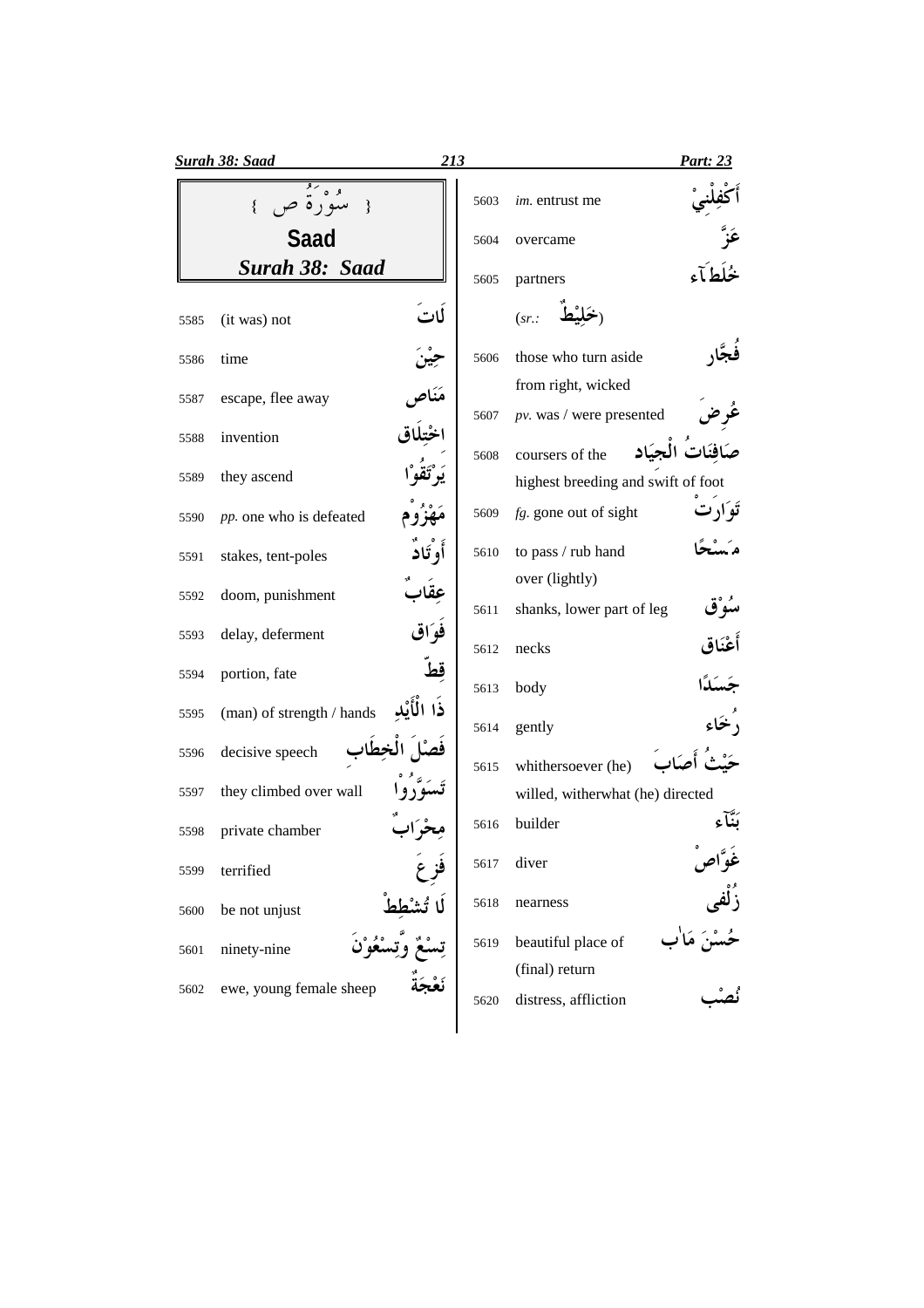|      | <b>Surah 39: Az-Zumar</b>      | 214                         |      |                                        | <b>Part: 23</b> |
|------|--------------------------------|-----------------------------|------|----------------------------------------|-----------------|
| 5621 | im. strike, stamp              |                             | 5637 | bestowed, granted                      |                 |
| 5622 | water to wash (bath)           |                             | 5638 | built                                  |                 |
| 5623 | handful of twigs,              |                             | 5639 | led through,                           |                 |
|      | a little grass                 |                             |      | caused to penetrate                    |                 |
| 5624 | ni. break not oath             |                             | 5640 | springs                                |                 |
| 5625 | pl. chosen / excellent ones    |                             |      | (sr.                                   |                 |
| 5626 | pl. well matched               | أَتْوَار                    | 5641 | withers up, turns yellow               |                 |
|      | companions<br>3/4<br>23rd Part | ثلاثة ارباع جُزء: وَهَالِيَ | 5642 | chaff, crumbled to dust                |                 |
| 5627 | end, ceasing, exhaustion       | نَفاد                       | 5643 | consistent, con-similar                |                 |
| 5628 | dark / murky fluid, pus        |                             | 5644 | repeated, paired                       |                 |
| 5629 | rushing headlong /             |                             | 5645 | fg. trembles, shivers                  |                 |
|      | blindly                        |                             | 5646 | fg. softens                            |                 |
| 5630 | no welcome                     | لا مَرْحَ                   | 5647 | without any                            |                 |
| 5631 | they will burn / roast         |                             |      | crookedness                            |                 |
| 5632 | pl. wicked, bad ones           | نشراد                       | 5648 | pl. quarreling among<br>themselves     |                 |
| 5633 | mockery, ridicule, derision    |                             | 5649 | entirely                               |                 |
| 5634 | exalted chiefs,                |                             | 5650 | ap. one who is to die                  |                 |
|      | chiefs on heights              |                             |      |                                        |                 |
| 5635 | pl. impostors, pretenders      | متحلفين                     |      | 5651 <i>ap</i> . those who are to die  |                 |
|      | { سَوَرَةُ الزَّقْمَ }         |                             |      | جُزِءِ : فَمَنْ أَظَلَمُ    24: Part ) |                 |
|      | <b>The Groups</b>              |                             |      |                                        |                 |
|      | Surah 39: Az-Zumar             |                             | 5652 | are filled with disgust /              |                 |
| 5636 | overlaps, rolls                |                             |      | aversion                               |                 |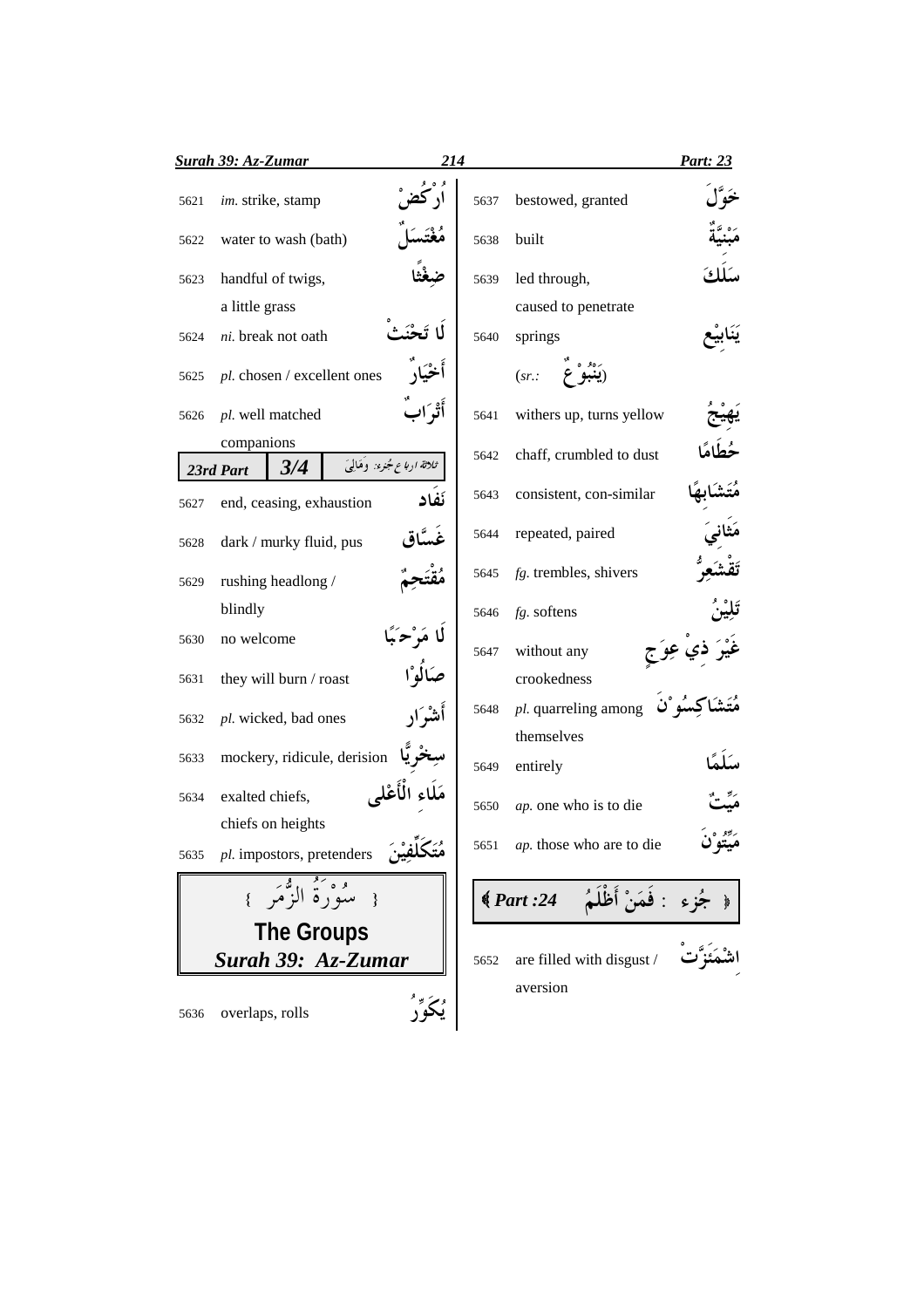|      | Surahs 40-41: Al-Mu'min, H.M. Sajdah 215   |                           |      |                                                  |                                   | <u>Part: 24</u>                 |
|------|--------------------------------------------|---------------------------|------|--------------------------------------------------|-----------------------------------|---------------------------------|
| 5653 | woe is me!,                                |                           | 5669 | ap. those who will                               |                                   |                                 |
| 5654 | Alas! my grief!<br>neglected, remised      |                           | 5670 | come forth / appear<br>pv. one who will be heard |                                   |                                 |
| 5655 | towards Allah                              |                           | 5671 | drawing near,                                    |                                   |                                 |
| 5656 | keys                                       |                           |      | approaching near                                 |                                   |                                 |
| 5657 | pl. rolled up                              |                           | 5672 | ap. protector, defender                          |                                   | و اق                            |
| 5658 | swooned, fell senseless                    |                           | 5673 | pl. uppermost, triumphant                        |                                   |                                 |
| 5659 | $fg.$ shone                                |                           | 5674 | day of mutual calling /<br>summoning             |                                   |                                 |
| 5660 | $pv.$ is set up / laid                     |                           | 5675 | ruin, perdition                                  |                                   |                                 |
| 5661 | are brought                                |                           |      | 24th Part                                        |                                   | <i>نصف جُزء:</i> فَمَنْ أظْلَمُ |
| 5662 | are driven / led                           |                           | 5676 | I entrust / confide                              |                                   |                                 |
| 5663 | troops, throngs, groups                    |                           | 5677 | evildoer, wicked                                 |                                   |                                 |
| 5664 | warder, keeper                             |                           | 5678 | chains                                           |                                   |                                 |
| 5665 | you have well done                         |                           | 5679 | pv. pl. they are dragged                         |                                   |                                 |
| 5666 | pl. surrounding /                          |                           | 5680 | pv. pl. are thrust $/$                           |                                   |                                 |
|      | encircling / thronging around              |                           |      | stocked                                          |                                   |                                 |
|      | 24th Part                                  | ربع مُجزء: فَمَنْ أظْلَمُ |      |                                                  |                                   |                                 |
|      |                                            |                           |      |                                                  |                                   |                                 |
|      |                                            |                           |      | Haa-Meem Sajdah                                  |                                   |                                 |
|      | <b>The Believer</b><br>Surah 40: Al-Mu'min |                           |      | <b>Surah 41: Haa-Meem</b>                        |                                   |                                 |
|      |                                            |                           |      |                                                  | Sajdah                            |                                 |
| 5667 | one (who is) all                           |                           |      | 3/4<br>24th Part                                 | ثلاثة ارباع جُنرء: فَمَنْ أظْلَمُ |                                 |
| 5668 | bountiful<br>meeting                       | ذِي الطَّوْلِ<br>تَلَاق   | 5681 | unending                                         |                                   | غَيْرُ مَمْنُوْن                |
|      |                                            |                           |      |                                                  |                                   |                                 |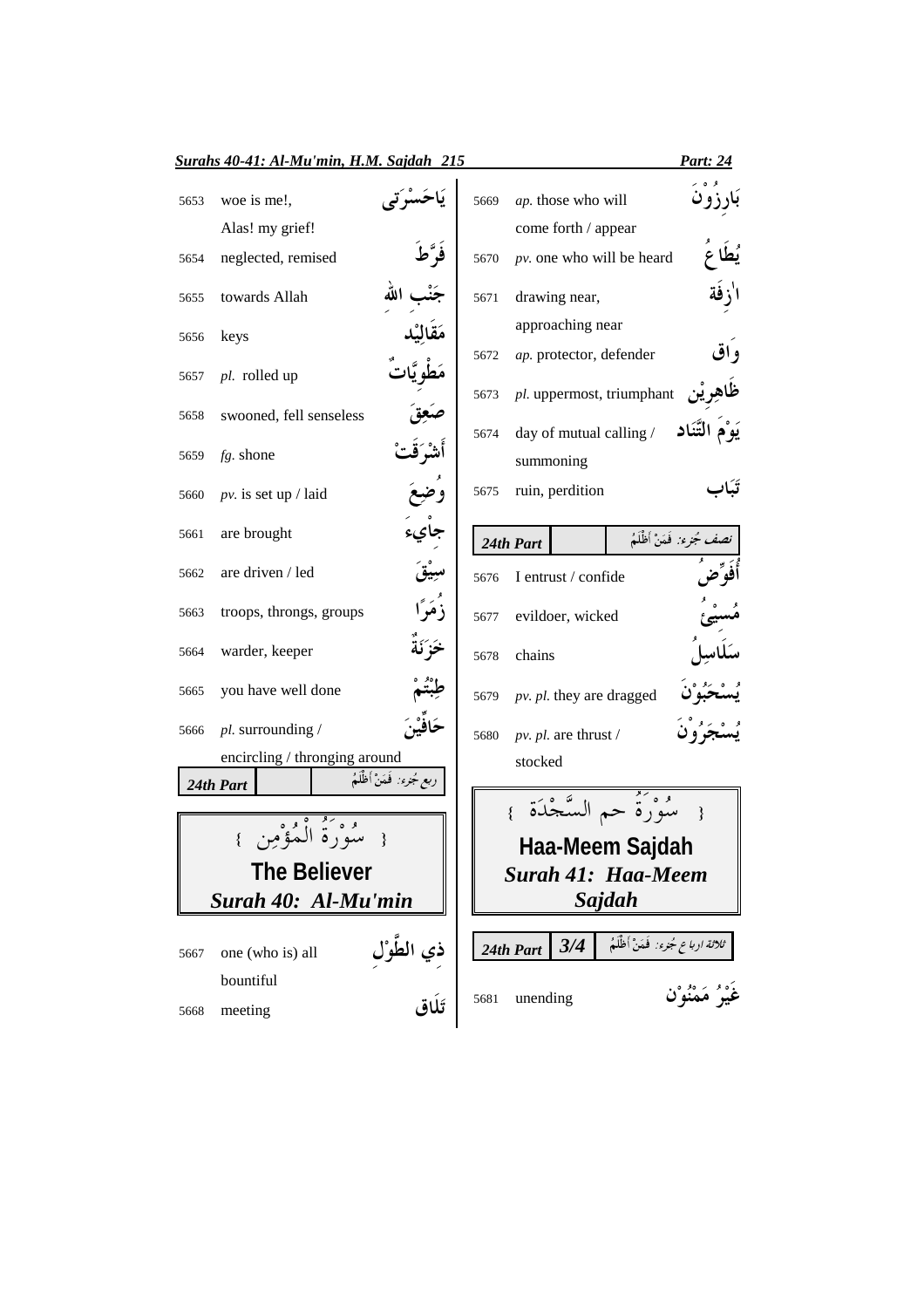|      | Surah 42: Ash-Shoora                 | 216                                  |      |                    |                        |                               | Part: 25                           |
|------|--------------------------------------|--------------------------------------|------|--------------------|------------------------|-------------------------------|------------------------------------|
| 5682 | pl. sustenance                       | أقو ات                               |      | $\langle$ Part :25 |                        |                               |                                    |
| 5683 | smoke                                | دُخَان                               | 5700 |                    | coverings, sheaths     |                               |                                    |
| 5684 | those who are obedient,<br>willingly |                                      | 5701 |                    | we assured / confessed |                               |                                    |
| 5685 | furious, roaring (wind)              | بر صبراً                             | 5702 | prolonged          |                        |                               |                                    |
| 5686 | pl. marched in ranks                 | يُوْ ذِعُوْنَ                        | 5703 |                    | utmost horizons,       |                               |                                    |
| 5687 | pl. you try to hide                  | تَسْتَتِرُو ن                        |      |                    | farthest regions       |                               |                                    |
| 5688 | they ask for favor /                 |                                      |      |                    |                        | مُوْرَةُ الشُّوْرِ' ي }       |                                    |
|      | pardon                               |                                      |      |                    |                        | <b>The Consultation</b>       |                                    |
| 5689 | those who are favored                |                                      |      |                    |                        | Surah 42: Ash-Shoora          |                                    |
|      | / pardoned                           |                                      | 5704 |                    | they rent asunder      |                               |                                    |
| 5690 | we have assigned                     |                                      |      |                    |                        |                               |                                    |
| 5691 | companions, comrades                 | قُوَكَاء                             | 5705 | multiples          |                        |                               |                                    |
| 5692 | im. pl. babble,                      | الْغَوْا                             | 5706 |                    | ordained, established  |                               |                                    |
|      | drown the hearing                    |                                      | 5707 |                    |                        | hard, grievous, dreadful      |                                    |
| 5693 | worst                                |                                      | 5708 |                    |                        | futile, void, of no weight    |                                    |
| 5694 | those who are the                    |                                      | 5709 |                    | they dispute / debate  |                               |                                    |
|      | nethermost / lowest                  |                                      | 5710 |                    |                        | loving kindness, affection    | مَوَكوة                            |
| 5695 | that (they) desire                   |                                      | 5711 |                    |                        | blots out, effaces, wipes out |                                    |
| 5696 | whisper, incitement,                 |                                      |      |                    |                        |                               |                                    |
|      | prompting                            |                                      | 5712 | rain               |                        |                               |                                    |
| 5697 | they do not get tired /              |                                      |      | 25th Part          | 1/4                    |                               | ر <i>بع جُزء:</i> إِلَيْهِ يُرَدُّ |
|      | weary                                |                                      | 5713 |                    |                        | (smoothly running) ships      | ۔<br>جَوَار                        |
| 5698 | lowly, lying desolate                | خَاشِعَة<br>ذُوْ عِقَاد <sub>ِ</sub> | 5714 |                    |                        | higher mountains / banners    | أَعْلَام<br>بَظْلَلْنَ             |
| 5699 | of punishment                        |                                      | 5715 |                    | they will become       |                               |                                    |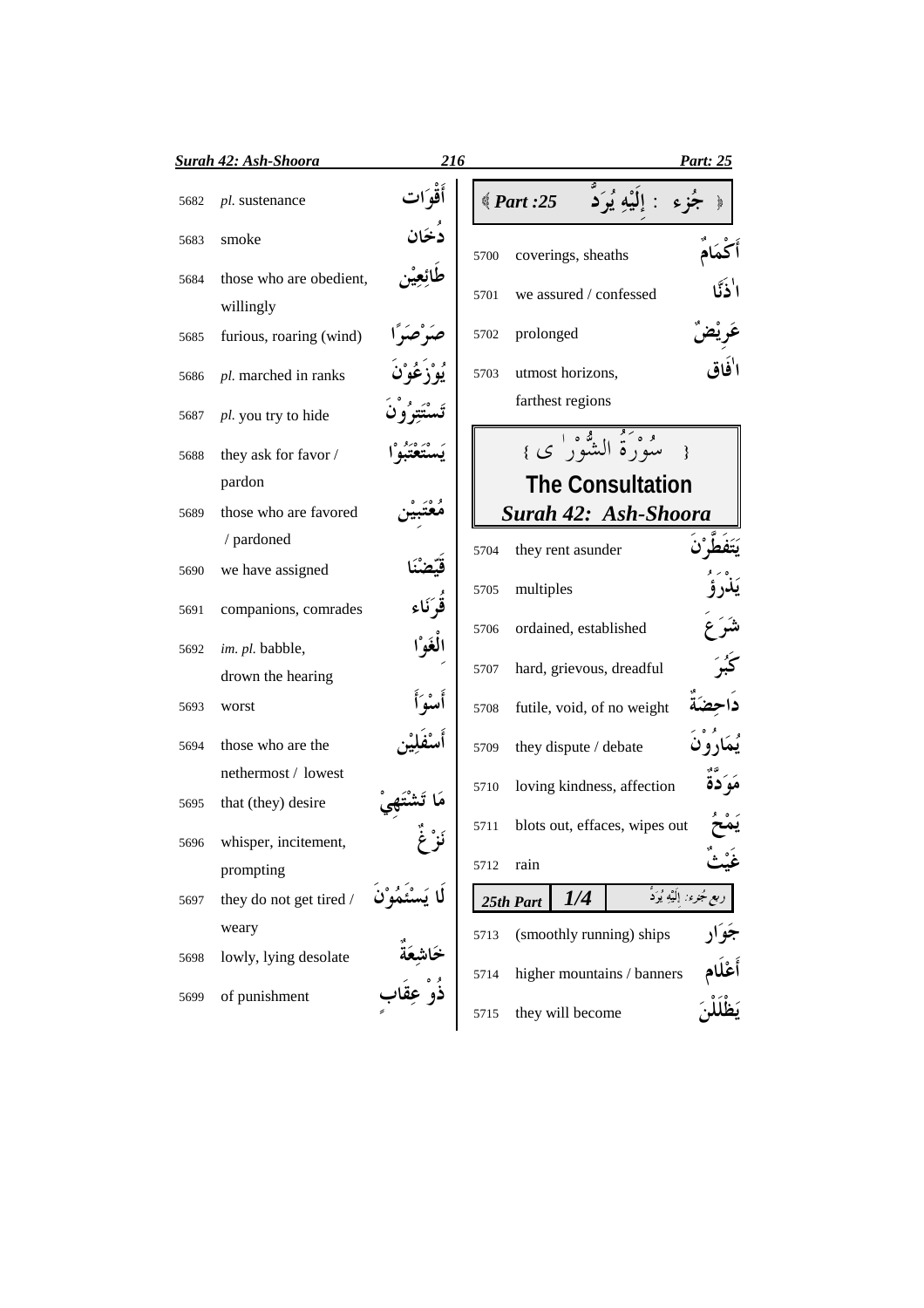|       | Surah 43: Az-Zukhruf         | 217 |      |                                            | Part: 25                   |
|-------|------------------------------|-----|------|--------------------------------------------|----------------------------|
| 5716  | still, motionless            |     | 5733 | followers                                  |                            |
| 5717  | caused to perish / destroy   |     |      | 1/2<br>25th Part                           | نصف مُجرء: ٳلَيْهِ يُوَدُّ |
| 5718  | consultation, counsel        |     | 5734 | clear / innocent                           | بَوَأَء                    |
| 5719  | denial, refusal              |     |      | (of doing wrong)                           |                            |
| 5720. | mingles, gives in pairs      |     | 5735 | created, brought into being,<br>originated | فط                         |
| 5721  | barren                       |     | 5736 | dl. two towns, two cities                  |                            |
| 5722  | turn / tend (towards)        |     | 5737 | to be under subjection                     |                            |
|       | { مِيْهُوْمُ الرَّمْحَرُفِ } |     | 5738 | roofs                                      |                            |
|       | <b>The Gold Ornaments</b>    |     | 5739 | silver                                     |                            |
|       | Surah 43: Az-Zukhruf         |     | 5740 | stairs                                     |                            |
| 5723  | original book,               |     | 5741 | they ascend / go up                        |                            |
|       | mother of the book           |     | 5742 | ornaments /                                |                            |
| 5724  | to take / turn away          |     |      | adorments of gold                          |                            |
| 5725  | vn. prowess                  |     | 5743 | withdraws,                                 |                            |
| 5726  | gone forth, passed           |     |      | chooses to remain blind                    |                            |
|       |                              |     | 5744 | distance                                   |                            |
| 5727  | pl. you mount / sit firmly   |     | 5745 | partners, sharers                          |                            |
| 5728  | those capable of subduing,   |     | 5746 | those in procession                        |                            |
|       | mastering over something     |     | 5747 | made fool, made light                      |                            |
| 5729  | share, portion               |     |      | they provoked, angered                     |                            |
| 5730  | $pv.$ is bred up, reared     |     | 5748 |                                            |                            |
| 5731  | ornament, adornment          |     | 5749 | they raise a clamor /                      |                            |
| 5732  | those who hold fast          |     |      | cry out                                    |                            |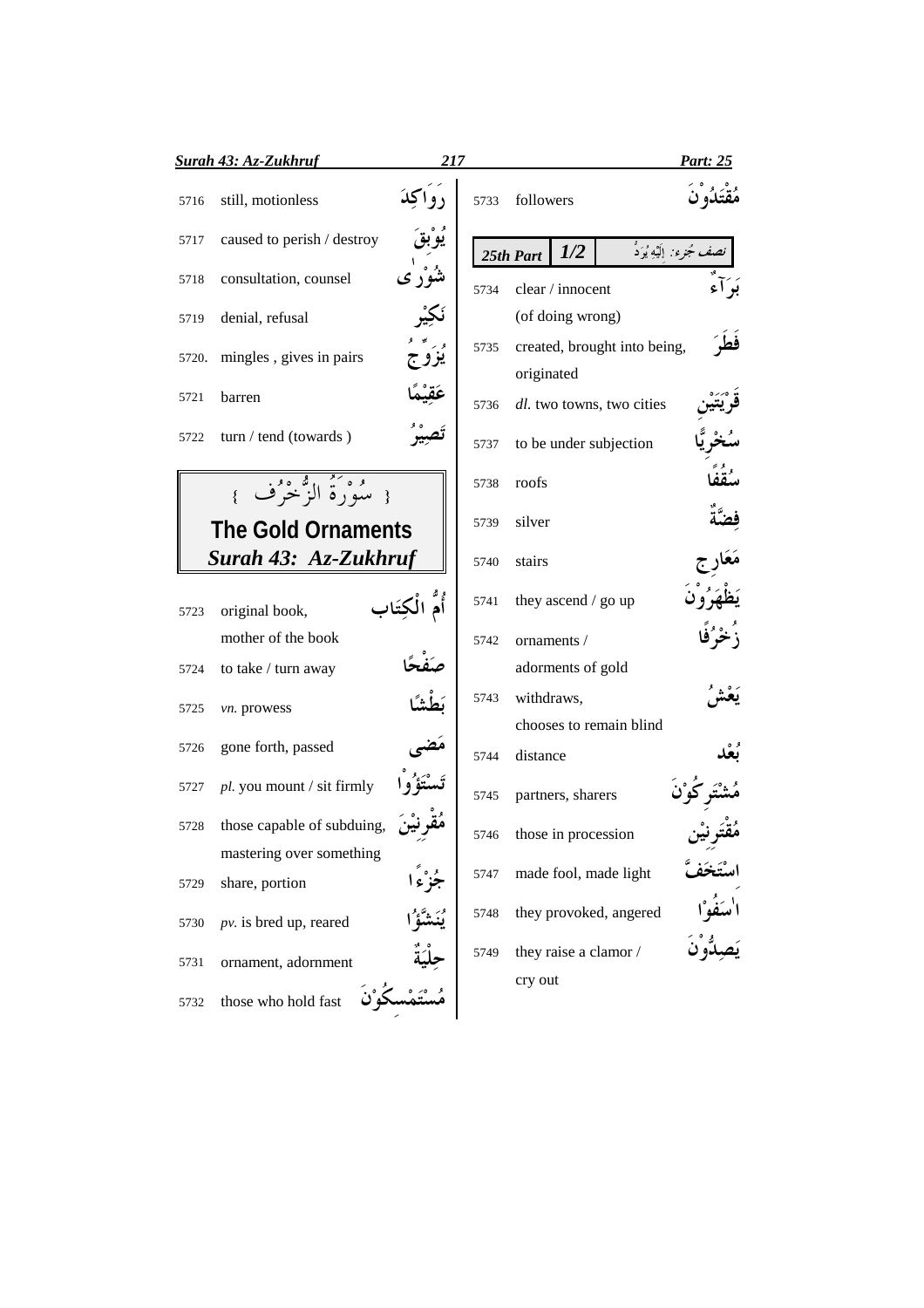|      | <b>Surahs 44-45: Ad-Dukhaan, Jathiyah</b>         | <u>218</u>      |      |              |                        |                                      | Part: 25                                               |
|------|---------------------------------------------------|-----------------|------|--------------|------------------------|--------------------------------------|--------------------------------------------------------|
| 5750 | they succeed each other,                          |                 |      | 25th Part    | 3/4                    |                                      | <i>ثلاثة ا<sub>ل</sub>باع جُمْوء:</i> إِلَيْهِ يُوَدُّ |
|      | viceroys                                          |                 | 5765 |              | im. take away          |                                      |                                                        |
| 5751 | ni. have no doubt                                 |                 | 5766 |              | at rest, as it is      |                                      |                                                        |
| 5752 | friends                                           |                 |      |              |                        |                                      |                                                        |
|      | (sr.                                              |                 | 5767 | enjoying     | those taking delight,  |                                      |                                                        |
| 5753 | dishes, trays                                     |                 | 5768 |              | fg. did not weep       |                                      |                                                        |
| 5754 | goblets, cups                                     |                 | 5769 |              | pp. those who shall    |                                      |                                                        |
| 5755 | fg. takes delight in                              | تَلَذُّ         |      |              | be raised again        |                                      |                                                        |
|      |                                                   |                 | 5770 | friend       |                        |                                      |                                                        |
| 5756 | $pv.$ will not be abated /<br>lightened / relaxed | لَا يُفَتَّهُ ُ | 5771 |              |                        | molten brass, dregs of oil           |                                                        |
| 5757 | they determined / settled                         |                 | 5772 |              | will boil, will seethe |                                      |                                                        |
| 5758 | those who determine /                             |                 | 5773 |              |                        | boiling, to boil, to seethe          |                                                        |
|      | settle                                            |                 | 5774 | im. pl. drag |                        |                                      |                                                        |
|      | سُوْرَةُ الدُّخَانِ<br>$\left\{ \right.$          |                 | 5775 |              | midst of hell /        |                                      |                                                        |
|      | <b>The Smoke</b>                                  |                 |      |              | blazing fire           |                                      |                                                        |
|      | Surah 44: Ad-Dukhaan                              |                 | 5776 | im. pl. pour |                        |                                      |                                                        |
| 5759 | pv. made distinct / clear                         |                 | 5777 | im. taste    |                        |                                      | ذَقْ                                                   |
| 5760 | im. wait, watch                                   |                 |      |              |                        | سُوْرَةُ الْجَاثَيَة                 |                                                        |
|      | 5761 smoke                                        |                 |      |              |                        | <b>The Kneeling</b>                  |                                                        |
|      |                                                   |                 |      |              |                        | Surah 45: Al-Jathiyah                |                                                        |
| 5762 | pp. one who is taught /                           |                 | 5778 |              | persists, continues to |                                      |                                                        |
|      | tutored                                           |                 |      |              | be obstinate           |                                      |                                                        |
| 5763 | ap. those who revert /                            | عَائِدُوْنَ     | 5779 |              |                        | they commit / seek / earn $\sqrt{ }$ |                                                        |
|      | return<br>im. pl. restore, give in                | أدو ا           | 5780 | time         |                        |                                      |                                                        |
| 5764 |                                                   |                 |      |              |                        |                                      |                                                        |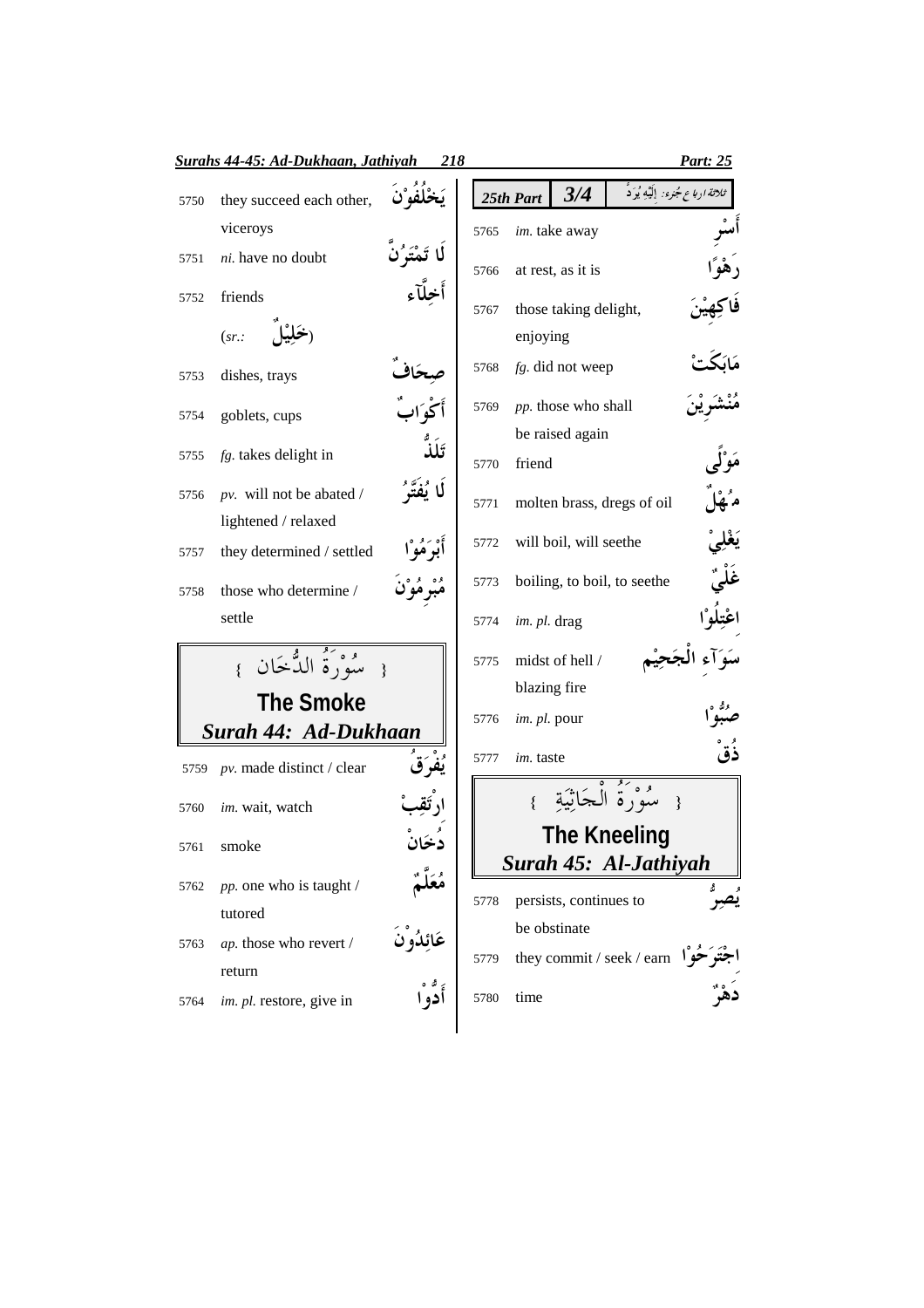|      | <b>Surahs 46-47: Al-Ahgaaf, Muhammad</b>                                          | 219                   |      |                                                       | Part: 23     |
|------|-----------------------------------------------------------------------------------|-----------------------|------|-------------------------------------------------------|--------------|
| 5781 | $fg$ . bowing the knee, kneeling جَاثِيَة                                         |                       | 5795 | valleys                                               |              |
| 5782 | we put on record                                                                  |                       | 5796 | means of access, approach                             | قَوْ بَانًا  |
|      | (اسْتِنْسَاخ (vn.:                                                                |                       | 5797 | company, group                                        |              |
| 5783 | we know not                                                                       |                       | 5798 | guards / delivers /                                   |              |
| 5784 | those who are<br>convinced / having firm assurance                                |                       | 5799 | shields you<br>he wearied not,                        |              |
| 5785 | $vn.$ to be sure / convinced                                                      |                       |      | did not fatigue<br>26th Part                          | ربع جُزء: حم |
|      | $\text{\textdegree}$ Part :26                                                     |                       |      | وُوَيُّهُ مُرَسَّدٍ }                                 |              |
|      | { سُوْرَةُ الْأَجْقَاف }<br><b>The Winding Sand-Tracts</b><br>Surah 46: Al-Ahqaaf |                       |      | Muhammad (peace be<br>upon him)<br>Surah 47: Muhammad |              |
| 5786 | trace, vestige, remnant                                                           | أَثَارَةٌ             | 5800 | rendered astray, let go waste                         |              |
| 5787 | new, innovation                                                                   | بدْعًا                | 5801 | removed, ridded of, expiated                          |              |
| 5788 | in pain, reluctance                                                               | <b>كُرْهًا</b>        | 5802 | improved                                              |              |
| 5789 | thirty                                                                            | ثَلَاثُو ْنَ          | 5803 | condition, state                                      | بَال         |
| 5790 | we will overlook / pass by                                                        |                       | 5804 | smite / strike<br>at necks                            |              |
|      | 5791 pl. you squandered / took                                                    |                       |      | 5805 you thoroughly subdued /                         |              |
| 5792 | winding sand tracts                                                               |                       |      | routed / slain them greatly                           |              |
| 5793 | cloud, dense cloud                                                                | أَحْقَافُ<br>عَارِضًا | 5806 | to make a great slaughter,<br>to subdue, to rout out  |              |
| 5794 | advancing towards,                                                                |                       | 5807 | bonds                                                 |              |
|      | approaching                                                                       |                       |      |                                                       |              |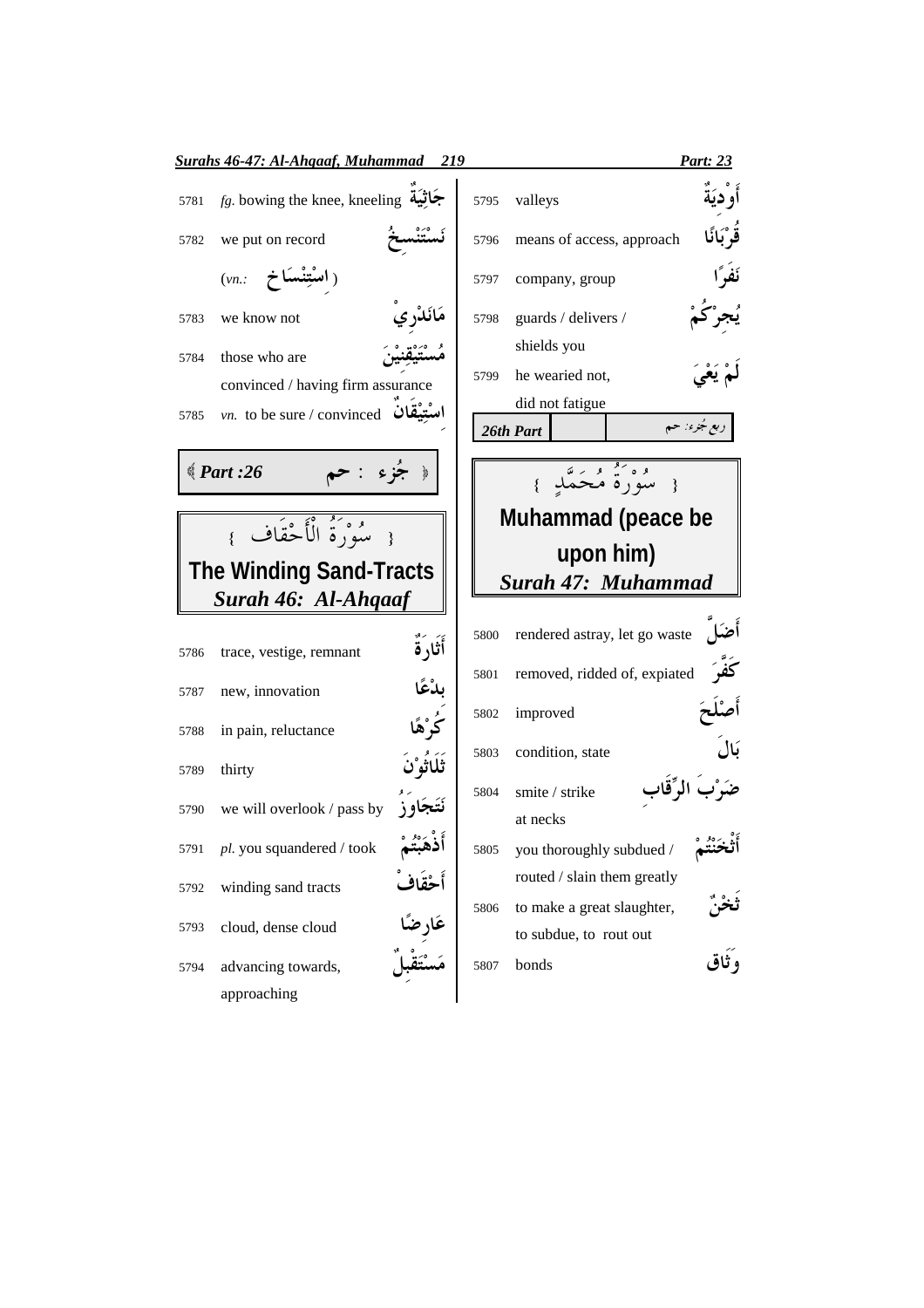|      | <b>Surah 48: Al-Fath</b>            | 220      |          |                                         | Part: 26      |
|------|-------------------------------------|----------|----------|-----------------------------------------|---------------|
| 5808 | ransom                              | فلأاء    |          | { سُوْرَةُ الْفَتْحِ }                  |               |
| 5809 | made known                          |          |          | <b>The Victory</b>                      |               |
| 5810 | destruction, perish                 |          |          | Surah 48: Al-Fath                       |               |
|      | by stumbling                        |          | 5827     | past, gone before                       |               |
| 5811 | unpolluted,                         |          |          |                                         |               |
|      | incorruptible, not stale            |          | 5828     | (which is) to come / follow             |               |
| 5812 | wine                                |          | 5829     | thinkers                                |               |
| 5813 | honey                               |          | 5830     | im. pl. you may assist                  |               |
| 5814 | entrails, bowels                    | أمْعَاء  | 5831     | im. pl. you honor / revere              |               |
| 5815 | just now                            |          | 5832     | war booty, war gains                    |               |
| 5816 | portents, tokens                    | اشگاط    |          | 26th Part                               | نصف جُزء: حم  |
| 5817 | one who swoons / faints             |          | 5833     | gave victory, made (you)                |               |
| 5818 | fitting, woe, alas                  | أوْلى    | overcome |                                         |               |
| 5819 | locks                               | أَقْفَال | 5834     | the animals of sacrifice                |               |
|      | (ففا<br>(sr.                        |          | 5835     | detained, debarred                      |               |
| 5820 | instigated, beautified              |          | 5836     | pl. you tread (them)                    |               |
|      |                                     |          |          | under foot / trample down               |               |
| 5821 | gave false hope                     |          | 5837     | guilt                                   |               |
| 5822 | secrets                             |          | 5838     | they separated /                        |               |
| 5823 | pl. (secret) hates, rancor          |          |          | became apart                            |               |
| 5824 | mode / tone                         | الْقَوْا | 5839     | zealotry, pride and                     |               |
|      | of speech                           |          |          | haughtiness, heat and cant              | ء<br>أَلْزَمَ |
| 5825 | will never put (you) in loss يَتِسَ |          | 5840     | imposed, made (somebody)<br>stick close |               |
| 5826 | urge, press, importance             |          |          |                                         |               |
|      |                                     |          |          |                                         |               |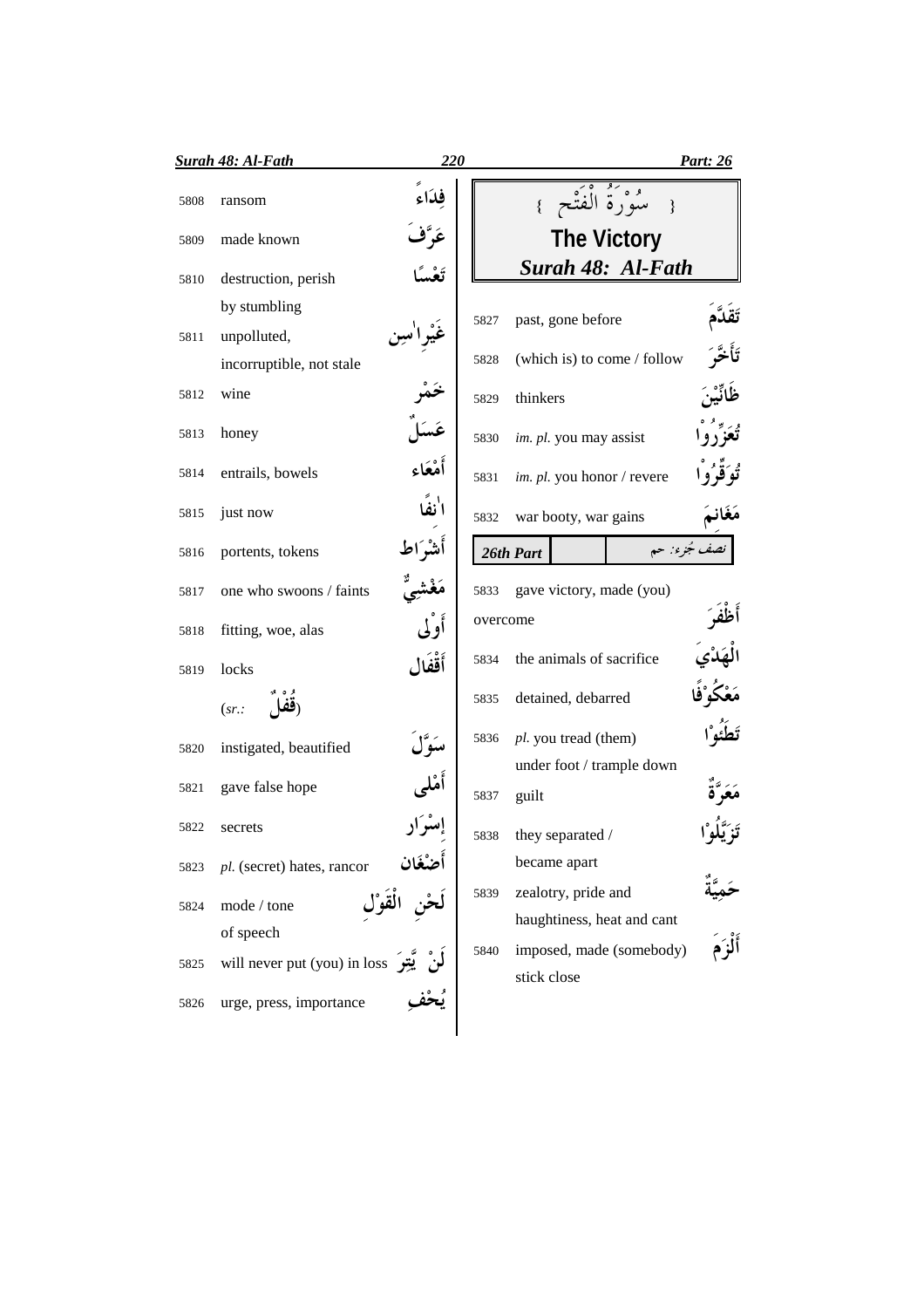|              | <b>Surahs 49-51: Al-Hujuraat, Qaaf,</b><br>221                     |      |                                         | Part: 26 |
|--------------|--------------------------------------------------------------------|------|-----------------------------------------|----------|
| 5841         | ين <sub>ن</sub> رح ل ق)<br>ap. those who<br>get their heads shaved |      | مُوَكَّهُ ق }                           |          |
| 5842         | نئ (ق ص ر)<br>ap. those<br>who get their hair cut short            |      | Qaaf<br>Surah 50: Qaaf                  |          |
| 5843         | marks                                                              | 5855 | confusing, not able<br>to differentiate |          |
| 5844         | shoot, blade<br>آزر                                                | 5856 | rifts, flaws, faults                    |          |
| 5845<br>5846 | strengthened<br>يتغلظ<br>became thick                              |      | 5856a shoots of fruit-stalks            |          |
| 5847         | سُوْق<br>stem, stalk                                               | 5857 | tall, lofty                             |          |
|              |                                                                    | 5858 | piled up one over another               |          |
|              | { سُوْرَةُ الْجُجْرَاتِ }                                          | 5859 | we were weary / worn out                |          |
|              | <b>The Inner Apartments</b><br>Surah 49: Al-Hujuraat               | 5860 | jugular vein                            |          |
|              |                                                                    | 5861 | ready                                   |          |
| 5848         | tested                                                             | 5862 | agony, stupor                           |          |
| 5849         | $fg$ . returns to, complies with                                   | 5863 | you escape, you shun                    |          |
|              | 3/4<br>ثلاثة ارباع جُنوء: حم<br>26th Part                          | 5864 | veil, covering                          | غطاء     |
| 5850         | لما تَلْمَنُوا<br>ni. pl. do not defame                            | 5865 | $fg$ . are you filled up?               |          |
| 5851         | ni. pl. do not (call                                               | 5866 | they wandered / traversed               |          |
|              | each other) by nickname                                            |      | { سُوْرَةُ الذَّارِيَات }               |          |
| 5852         | ni. pl. do not spy                                                 |      | <b>The Winds That Scatter</b>           |          |
| 5853         | ni. do not back-bite                                               |      | Surah 51: Adh-Dhaariyaat                |          |
| 5854         | لا مَلْدُ<br>will not diminish, belittle                           | 5867 | fg. those that scatter                  |          |
|              |                                                                    | 5868 | to scatter                              |          |
|              |                                                                    |      |                                         |          |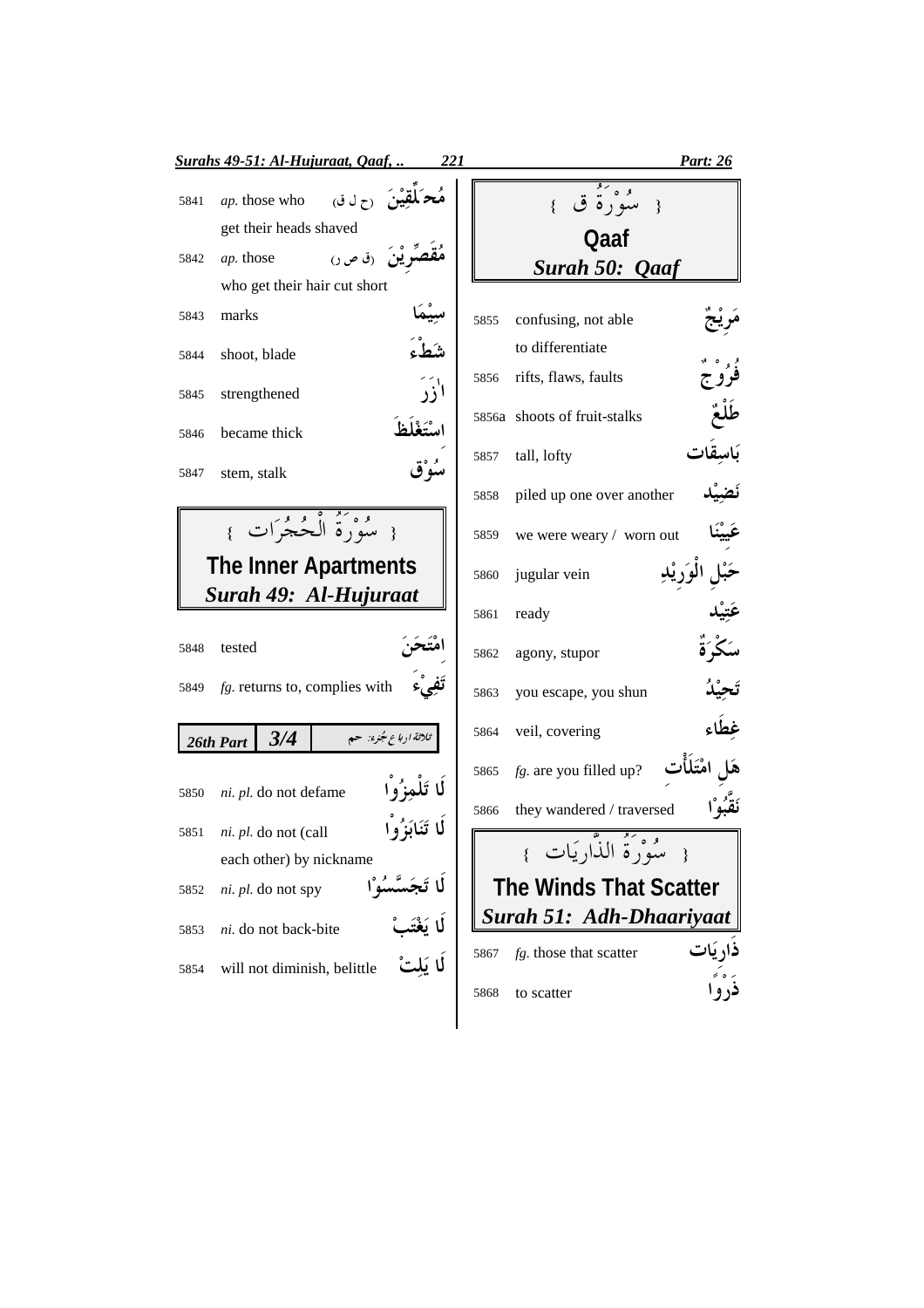|      | <u> Surahs 52-53: At-Toor, An-Najm</u>        | 222 |      |                                                                  | Part: 26      |
|------|-----------------------------------------------|-----|------|------------------------------------------------------------------|---------------|
| 5869 | burden, load                                  |     | 5885 | commotion, heaving,                                              |               |
| 5870 | $fg$ . those that flow / glide                |     |      | shaking                                                          | دُعٌ          |
| 5871 | fg. those that distribute                     |     | 5886 | to thrust / push                                                 |               |
|      |                                               |     | 5887 | we diminished /                                                  | هَا أَلْتَنَا |
| 5872 | starry ways / paths                           |     |      | deprived not                                                     |               |
| 5873 | those who conjecture/                         |     | 5888 | held in pledge                                                   |               |
|      | speculate                                     |     | 5889 | calamity (hatched)                                               |               |
| 5874 | pv. will be tried / tormented $\tilde{Q}$     |     |      | by time, accident of time,                                       |               |
| 5875 | they used to sleep                            |     |      | adverse turn of fortune<br>(accident: دِیْبَ); death: (accident) |               |
| 5876 | loud cry, clamor                              |     |      |                                                                  |               |
|      |                                               |     | 5890 | intellects, minds, reasons                                       |               |
| 5877 | $fg.$ smote, struck                           |     | 5891 | ap. those transgressing                                          |               |
|      | جُزِء: قَالَ فَمَاخَطْبُُ<br>$\sqrt{Part:27}$ |     |      | beyond bounds, outrageous                                        |               |
|      |                                               |     | 5892 | composed / fabricated /                                          |               |
| 5878 | might, power                                  |     |      | forged                                                           |               |
| 5879 | portion, share                                |     | 5893 | pl. controllers,                                                 |               |
|      |                                               |     |      | dispensers, those incharge                                       |               |
|      | مْنْ وَرَةُ الطُّوْر                          |     | 5894 | pp. those burdened /<br>ladened                                  |               |
|      | <b>The Mount</b>                              |     | 5895 | our eyes                                                         |               |
|      | <b>Surah 52: At-Toor</b>                      |     |      |                                                                  |               |
| 5880 | fine parchment                                |     | 5896 | retreat/setting/                                                 |               |
| 5881 | pp. unrolled, unfolded                        |     |      | decline of the stars                                             |               |
| 5882 | the Much                                      |     |      | { سُوْرَةُ النَّجَم                                              |               |
|      | <b>Frequented House</b>                       |     |      | <b>The Star</b>                                                  |               |
| 5883 | $pv.$ kept filled                             |     |      | Surah 53: An-Najm                                                |               |
| 5884 | ap. one who can avert /                       |     | 5897 | went down, set                                                   | هُو ي         |
|      | ward off                                      |     |      |                                                                  |               |
|      |                                               |     |      |                                                                  |               |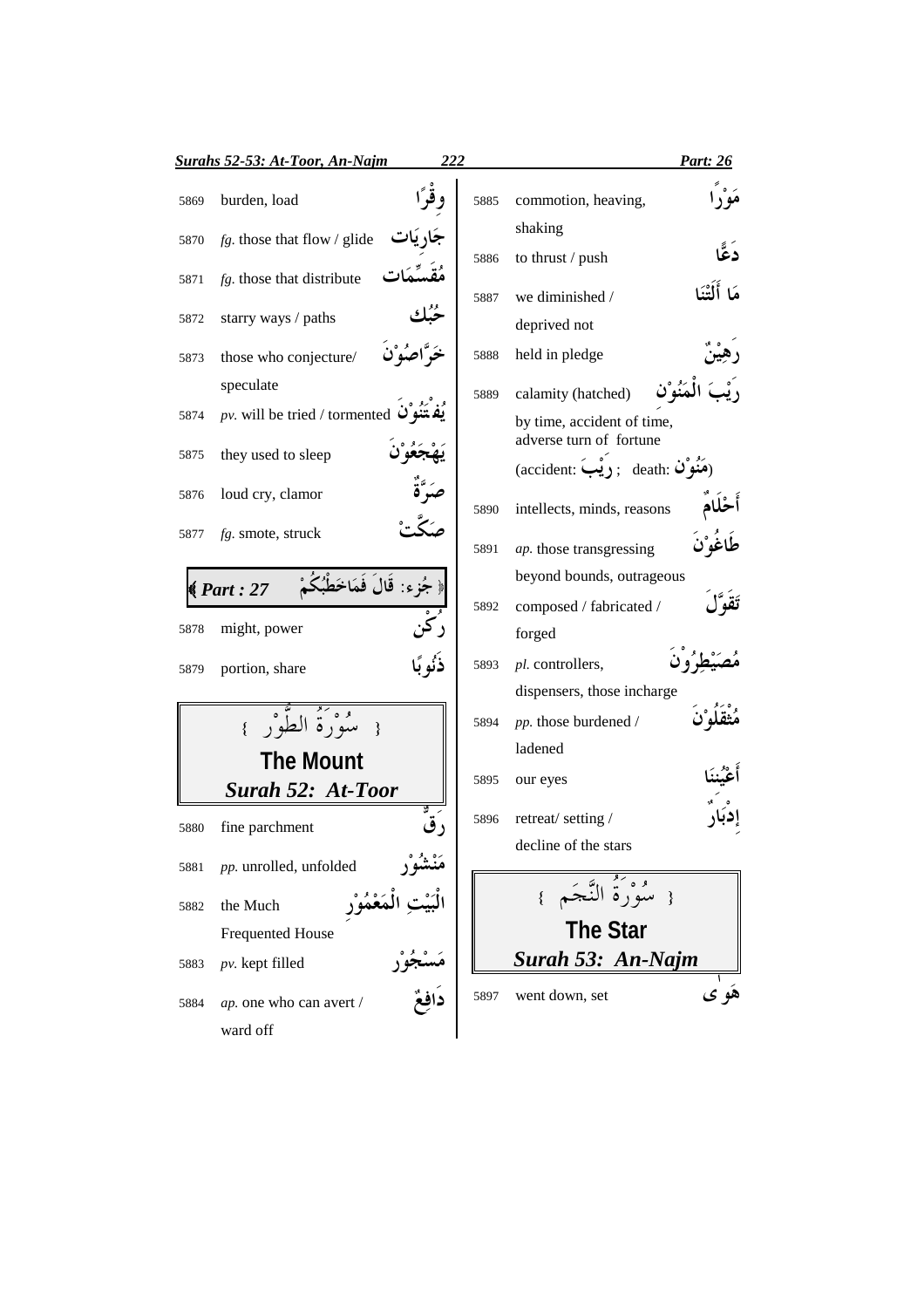|      | <b>Surah 54: Al-Qamar</b>                                           | 223                           |      |                                       | <b>Part: 27</b> |
|------|---------------------------------------------------------------------|-------------------------------|------|---------------------------------------|-----------------|
| 5898 | the one free from any                                               |                               | 5915 | poured forth                          |                 |
|      | defect in body or mind                                              | دنًا                          | 5916 | bringing forth, creation              |                 |
| 5899 | drew near                                                           |                               | 5917 | gave wealth, enriched                 |                 |
| 5900 | came down / closer                                                  | تَدَلى                        | 5918 | made possessor,                       |                 |
| 5901 | تَقَابَ قَوْسَيْنِ measure of two bows                              |                               |      | gave satisfaction / contentment       |                 |
|      | [indicates closeness]                                               |                               | 5919 | name of a mighty star,                |                 |
| 5902 | farthest lot-tree                                                   |                               |      | <b>Sirius</b>                         |                 |
|      | (The distinctive mark between<br>the boundary of the physical world |                               | 5920 | more in transgression,                |                 |
|      | and the heavenly world which                                        |                               |      | more rebellious                       |                 |
|      | none can pass).                                                     |                               |      |                                       |                 |
| 5903 | unfair, unjust                                                      |                               | 5921 | overthrown cities                     |                 |
| 5904 | naming                                                              |                               | 5922 | threw down, overthrew,                | أَهْو ٰی        |
|      |                                                                     |                               |      | destroyed                             |                 |
| 5905 | attainment, highest point,                                          |                               | 5923 | those involved in vanities نامِدُون   |                 |
|      | (that one can reach)                                                |                               |      |                                       |                 |
|      | ربع جُزء : قَالَ فَمَاخَطُبُكُمْ<br>1/4<br>27th Part                |                               |      | مُدُّرَةُ الْقَمَر                    |                 |
| 5906 | minor / little offenses                                             |                               |      | <b>The Moon</b>                       |                 |
| 5907 | pl. hidden, embryos                                                 |                               |      | Surah 54: Al-Qamar                    |                 |
| 5908 | sr. embryo                                                          |                               | 5924 | continuous, constant                  |                 |
| 5909 | hardened, stopped, grudged $\mathcal{G}$                            |                               | 5925 | deterrent, (enough                    |                 |
| 5910 | complete, full                                                      |                               |      | warning) to check (them<br>from evil) |                 |
| 5911 | made (others) laugh                                                 | أَضْحَكَ<br>أَبْكى<br>أَهَاتَ | 5926 | im. turn away, withdraw               | تَوَلُّ         |
| 5912 | made (others) weep                                                  |                               | 5927 | unacquainted, terrible                | ؠ۫ػؙڒ           |
|      |                                                                     |                               |      | affair / thing                        |                 |
| 5913 | caused death                                                        |                               | 5928 | $pv.$ repulsed, driven out            |                 |
| 5914 | gave life                                                           |                               | 5929 | poured out abundantly                 |                 |
|      |                                                                     |                               |      |                                       |                 |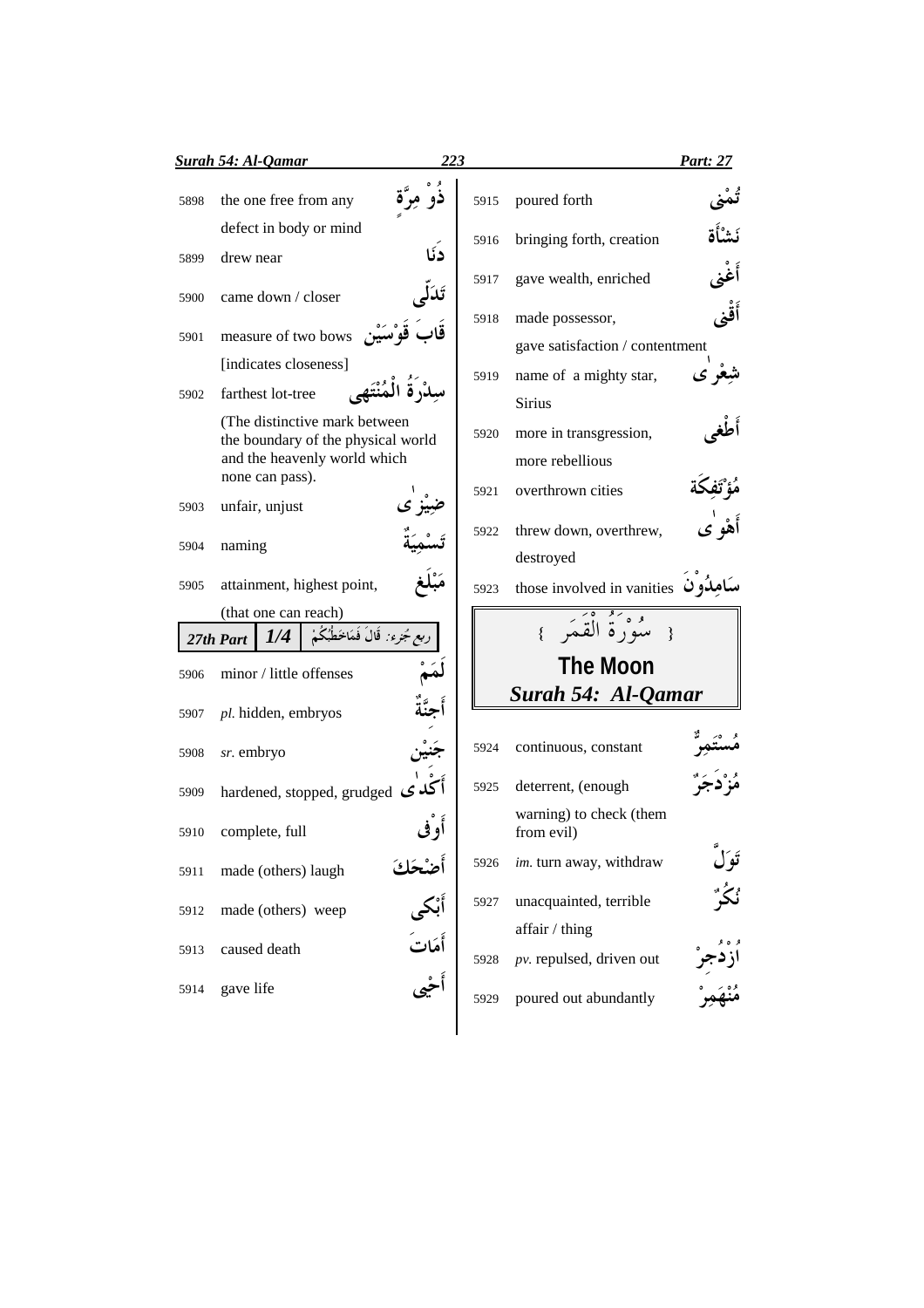|      | Surah 55: Ar-Rahman                                   | 224        |      |                                               | Part: 27 |
|------|-------------------------------------------------------|------------|------|-----------------------------------------------|----------|
| 5930 | nails, palm-fibers                                    |            | 5948 | twinkle of an eye                             |          |
| 5931 | pv. was ungratefully rejected                         |            | 5949 | groups, parties                               |          |
| 5932 | one who receives                                      | مَدَّكَّرٌ | 5950 | pp. written, recorded,                        |          |
|      | admonition, one that remembers                        |            |      | line by line                                  |          |
| 5933 | fg. sweeps away, plucks out                           |            | 5951 | seat of truth /                               |          |
| 5934 | trunks                                                |            |      | true honor                                    |          |
| 5935 | uprooted, torn-up                                     |            | 5952 | King                                          |          |
| 5936 | madness                                               | معر        | 5953 | fully powerful, sovereign                     |          |
| 5937 | insolent, rash, boastful                              | أشر°       |      | { مَيْهُمْ الرَّحْمِنِ }                      |          |
| 5938 | brought forward                                       |            |      | <b>The Most Gracious</b>                      |          |
|      | (by suitable turns)                                   |            |      | Surah 55: Ar-Rahmaan                          |          |
| 5939 | took                                                  |            | 5954 | punctual, course computed $\ddot{\mathbf{u}}$ |          |
| 5940 | ham-strung, slew                                      |            |      |                                               |          |
| 5941 | dried-up, crumbling twigs                             |            | 5955 | creatures, living beings                      |          |
| 5942 | fence, enclosure, (thorny                             |            | 5956 | husked grain, fodder                          | ذه العصف |
|      | enclosure used by herdsmen<br>for their cattle stock) |            | 5957 | sweet smell, fragrance                        |          |
| 5943 | stone-storm,                                          |            | 5958 | bounties, favors, benefits                    | ا لآء    |
|      | tornado showering<br>stone                            |            |      | 5958a sounding clay                           |          |
| 5944 | time before day-beak,                                 |            | 5959 | clay (like that of pottery)                   |          |
|      | last hour of night                                    |            | 5960 | $dl$ . they get / join together               |          |
| 5945 | most grievous                                         |            | 5961 | barrier                                       |          |
| 5946 | most bitter                                           |            | 5962 | dl. they can/do not                           |          |
| 5947 | scorching-fire                                        |            |      | transgress / pass / mix                       |          |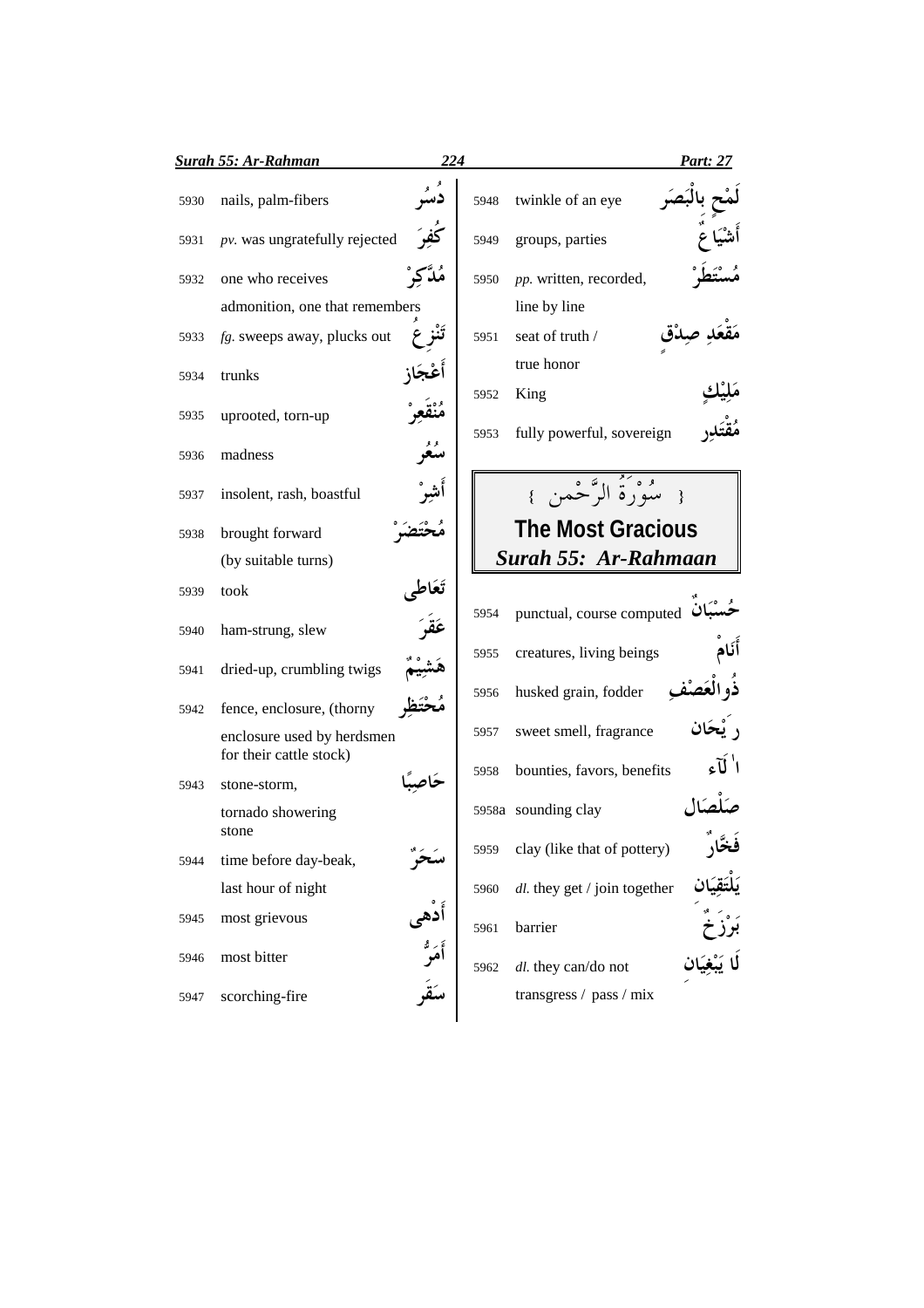|      | <u>Surah 56: Al-Waaqi'ah</u>                         | 225           |      |                                                   | Part: 27 |
|------|------------------------------------------------------|---------------|------|---------------------------------------------------|----------|
| 5963 | pearl                                                |               | 5979 | boiling                                           | اٰنۡ     |
| 5964 | coral stones, gems                                   |               | 5980 | spreading two branches أفَغَان                    | ذو اتًا  |
|      | 5964a. boats, ships                                  |               | 5981 | inner lining                                      |          |
| 5965 | ships, vessels                                       |               | 5982 | silk brocade                                      |          |
|      | 5965a. like mountains                                | كَا الْأَعْلَ | 5983 | (selected) fruit                                  |          |
|      | <i>نصف جُزِء:</i> قَالَ فَمَاخَطُبُكُمْ<br>27th Part |               | 5984 | at hand, easy to reach,                           | دان      |
| 5966 | full of Majesty,<br>full of Glory, full of Honour    |               | 5985 | easily accessible<br>touched, got nearer          |          |
| 5967 | work, (momentous) affair                             | شأنٌ          | 5986 | ruby, jacinth,                                    |          |
| 5968 | dl. (two) heavy (creations)                          | ثَقَلَان      | 5987 | precious stone<br>two gardens of                  |          |
| 5969 | pl. you pass out / penetrate                         |               |      | well watered<br>dark green trees                  |          |
| 5970 | regions, zones                                       | أقطا          | 5988 | two pouring forth                                 |          |
| 5971 | sanction, authority                                  | سُلْطَانَ     |      | springs                                           |          |
| 5972 | fire-flames (without smoke)                          | شُوَاظ        | 5989 | pomegranates                                      |          |
| 5973 | flash of brass                                       |               | 5990 | virtuous and<br>good looking (ladies)             |          |
| 5974 | red like                                             | وردة          | 5991 | carpets                                           |          |
| 5975 | red oil, burning oil,                                | دهَان         | 5992 | green                                             |          |
|      | ointment                                             |               | 5993 | beautiful mattress                                | عَبْقري  |
| 5976 | forelocks, foreheads<br>(نَاصِيَةٌ<br>(sr.           | نواصه         |      | { سُوْرَةُ الْوَاقِعَةِ }                         |          |
| 5977 | feet                                                 | أَقْدَام      |      | <b>The Inevitable Event</b>                       |          |
| 5978 | boiling water                                        |               | 5994 | Surah 56: Al-Waaqi'ah<br>ap. fg. inevitable event | واقعَةُ  |
|      |                                                      |               |      |                                                   |          |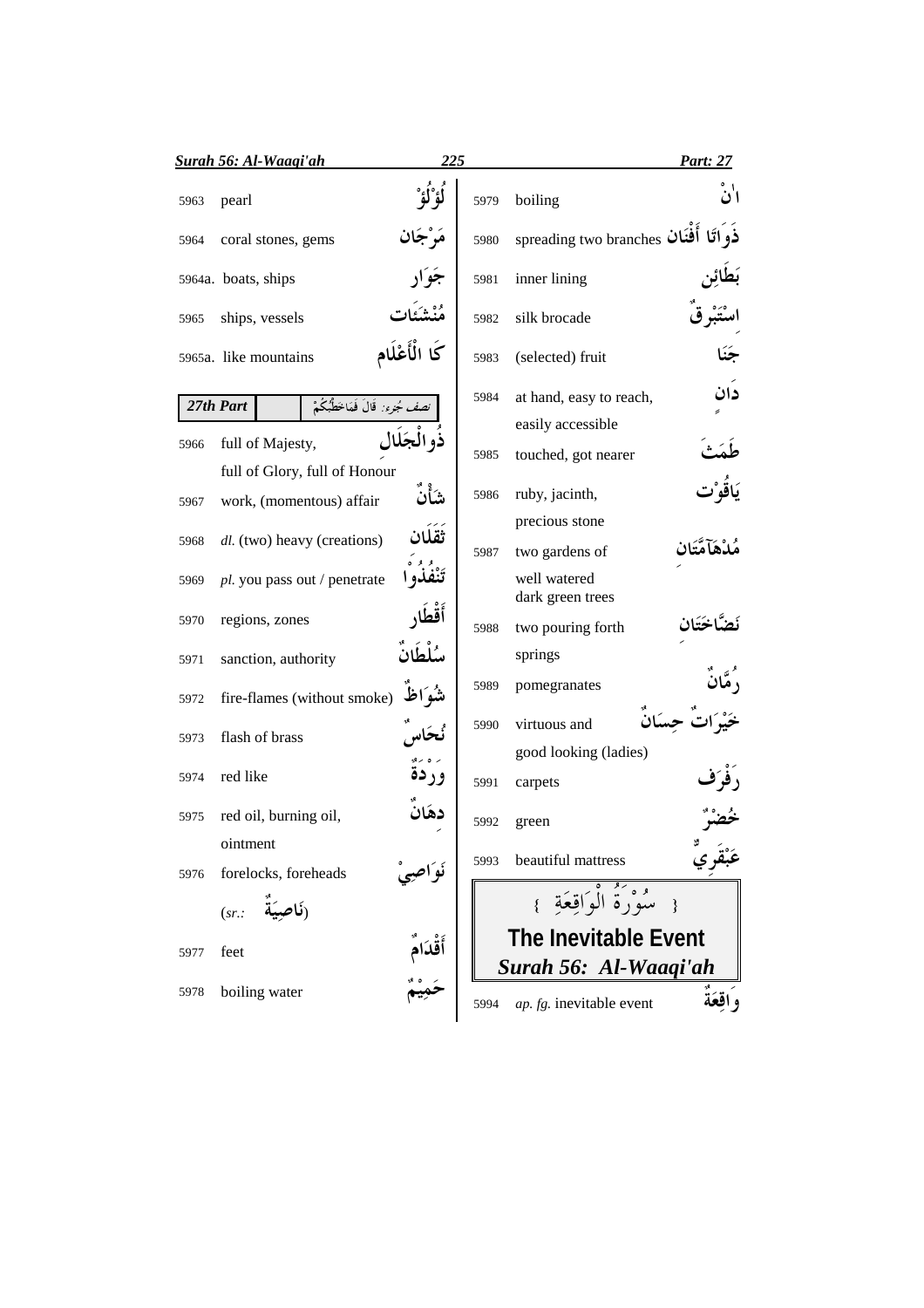|      | Surah 56: Al-Waagi'ah                      | 226    |      |                           |                                                | Part: 27 |
|------|--------------------------------------------|--------|------|---------------------------|------------------------------------------------|----------|
| 5995 | $fg$ . abasing, bringing low               |        | 6012 | pp. clustered, piled      |                                                |          |
| 5996 | fg. exalting                               |        |      | up one above another      |                                                |          |
| 5997 | pv. fg. is shaken                          |        | 6013 | pp. outspreading shadow   |                                                |          |
|      |                                            |        | 6014 | pp. gushing               |                                                |          |
| 5998 | shock                                      | ر جا   | 6015 | ever virgins              |                                                |          |
| 5999 | to crumble and scatter                     |        | 6016 | virtuous,                 |                                                |          |
| 6000 | dust particle                              |        |      | loving their husbands     |                                                |          |
| 6001 | scattered                                  |        | 6017 | equal age                 |                                                |          |
|      |                                            |        |      | black smoke               |                                                |          |
| 6002 | companions of<br>right hand,               |        | 6018 |                           |                                                |          |
|      | i.e., good people                          |        | 6019 | they persisted            |                                                |          |
| 6003 | companions of $\ddot{A}$                   |        | 6020 | sin, wickedness           |                                                |          |
|      | the left hand, i.e., bad people            | و ت و. | 6021 | to drink like             |                                                |          |
| 6004 | multitude, majority                        | ثلة    |      | thirsty camels            |                                                |          |
| 6005 | thrones in or wrought                      |        | 6022 | chaff, broken into pieces |                                                |          |
|      | with golden threads<br>and precious stones |        | 6023 | pl. you would be left     |                                                |          |
| 6006 | pl. immortal                               |        |      | in wonderment             |                                                |          |
| 6007 | goblets, jugs                              |        | 6024 | pp. those burdened        |                                                |          |
|      |                                            |        |      | with debt                 |                                                |          |
| 6008 | they will not                              |        | 6025 | cloud                     |                                                |          |
| 6009 | get headache<br>recrimination,             |        | 6026 | pl. you kindle /          |                                                |          |
|      | sinful discourse                           |        |      | strike-out fire           |                                                |          |
| 6010 | pp. made thornless                         |        | 6027 | travelers,                |                                                |          |
|      |                                            |        |      | dwellers in wilderness    |                                                |          |
| 6011 | bananas                                    |        |      | 27th Part<br>3/4          | <i>ثلاثة ارباع جُزء:</i> قَالَ فَمَاخَطُبُكُمْ |          |
|      | (sr.                                       |        | 6028 | setting of stars          |                                                |          |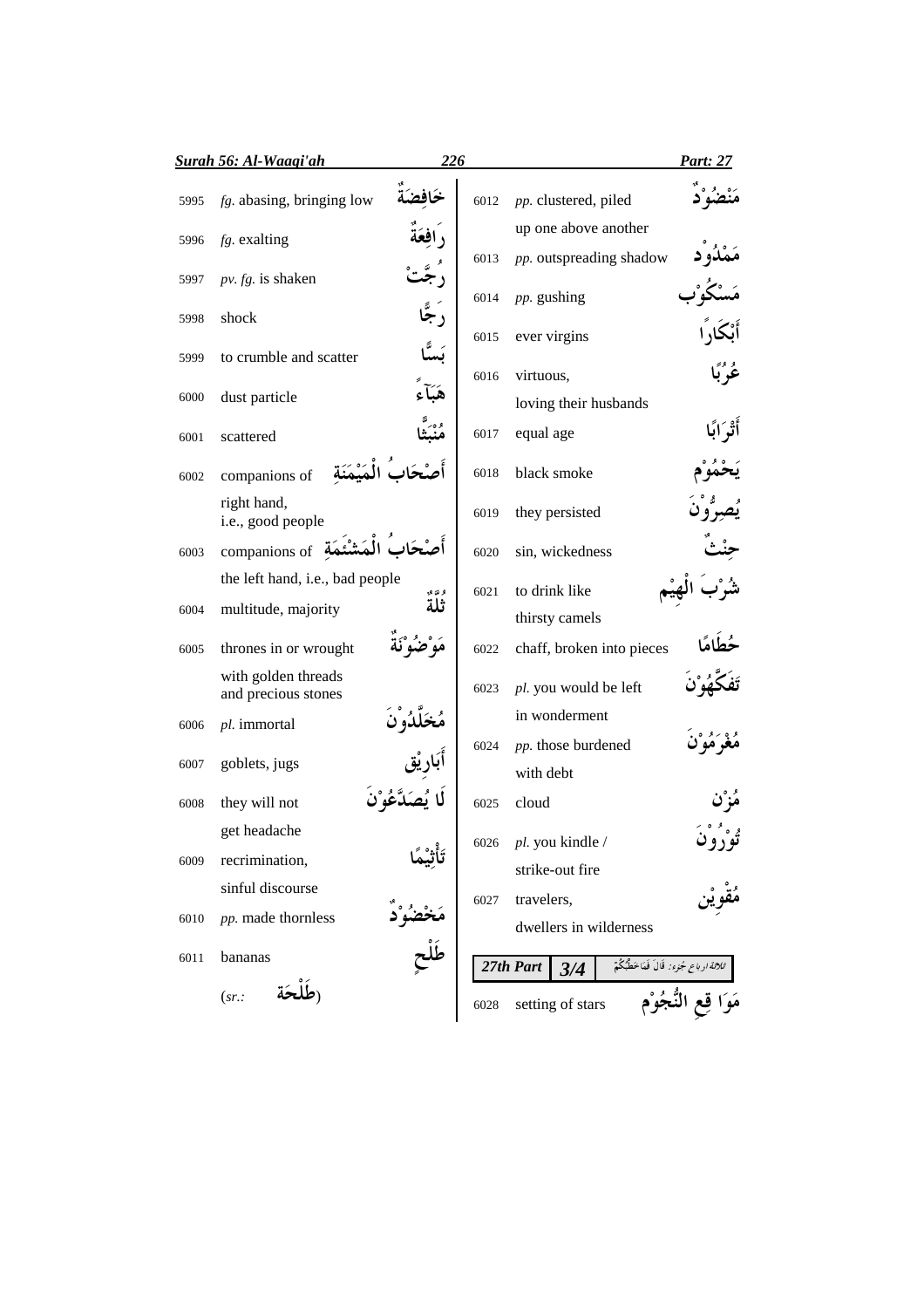|                                      | Surahs 57-58: Al-Hadeed, Al-Mujdlh.                              | 227 |      |                                                                          | <b>Part: 27</b> |
|--------------------------------------|------------------------------------------------------------------|-----|------|--------------------------------------------------------------------------|-----------------|
| 6029                                 | pp. pl. those who                                                |     | 6046 | extensiveness                                                            |                 |
|                                      | are purified                                                     |     | 6047 | we bring in existence                                                    |                 |
| 6030                                 | those who take message                                           |     |      |                                                                          |                 |
|                                      | in light esteem / look with disdain                              |     | 6048 | ni. pl. grieve not                                                       |                 |
| 6031                                 | those who will                                                   |     | 6049 | escaped, lost, missed                                                    |                 |
|                                      | not be accountable                                               |     | 6050 | we made to follow                                                        |                 |
| 6032                                 | happiness                                                        | روح |      |                                                                          |                 |
| 6033                                 | aromatic, fragrance                                              |     | 6051 | monasticism, monkery                                                     |                 |
|                                      |                                                                  |     | 6052 | observe                                                                  |                 |
| 6034                                 | vn. roasting                                                     |     | 6053 | dl. two-fold /                                                           |                 |
| 6035                                 | blazing fire, burning hell                                       |     |      | double portions / parts                                                  |                 |
|                                      | مْدُوَنَهُ الْحَدِيْدِ<br>The Iron<br><b>Surah 57: Al-Hadeed</b> |     |      | جُزِء: قَدْسَمِعَ الله<br>$\big( Part: 28$<br>سُوَرَةُ الْمُجَادِلَةِ }  |                 |
| 6036                                 | pp. made successors                                              |     |      | The Woman who pleads                                                     |                 |
|                                      | we may borrow                                                    |     |      | Surah 58: Al-Mujaadilah                                                  |                 |
|                                      |                                                                  |     | 6054 | $fg$ . complains                                                         |                 |
|                                      | im. pl. seek                                                     |     | 6055 | contention, discourse                                                    |                 |
|                                      | wall, barrier                                                    |     | 6056 | they do zihar                                                            |                 |
|                                      | before                                                           |     |      | Zihar: to say to one's wife, "You                                        | يُظَاهِرُونَ    |
| 6037<br>6038<br>6039<br>6040<br>6041 | Is it not high time that ?                                       |     |      | are to me as the back of my<br>mother." In the days of ignorance,        |                 |
|                                      | prolonged                                                        |     |      | this utterance<br>from husband implied that he has<br>divorced his wife. |                 |
|                                      | time, (a length of) time                                         | أهك | 6057 | (rel. pronoun)                                                           |                 |
| 6042<br>6043<br>6044                 | vn. to boast, to pride                                           |     |      | those (women) who                                                        |                 |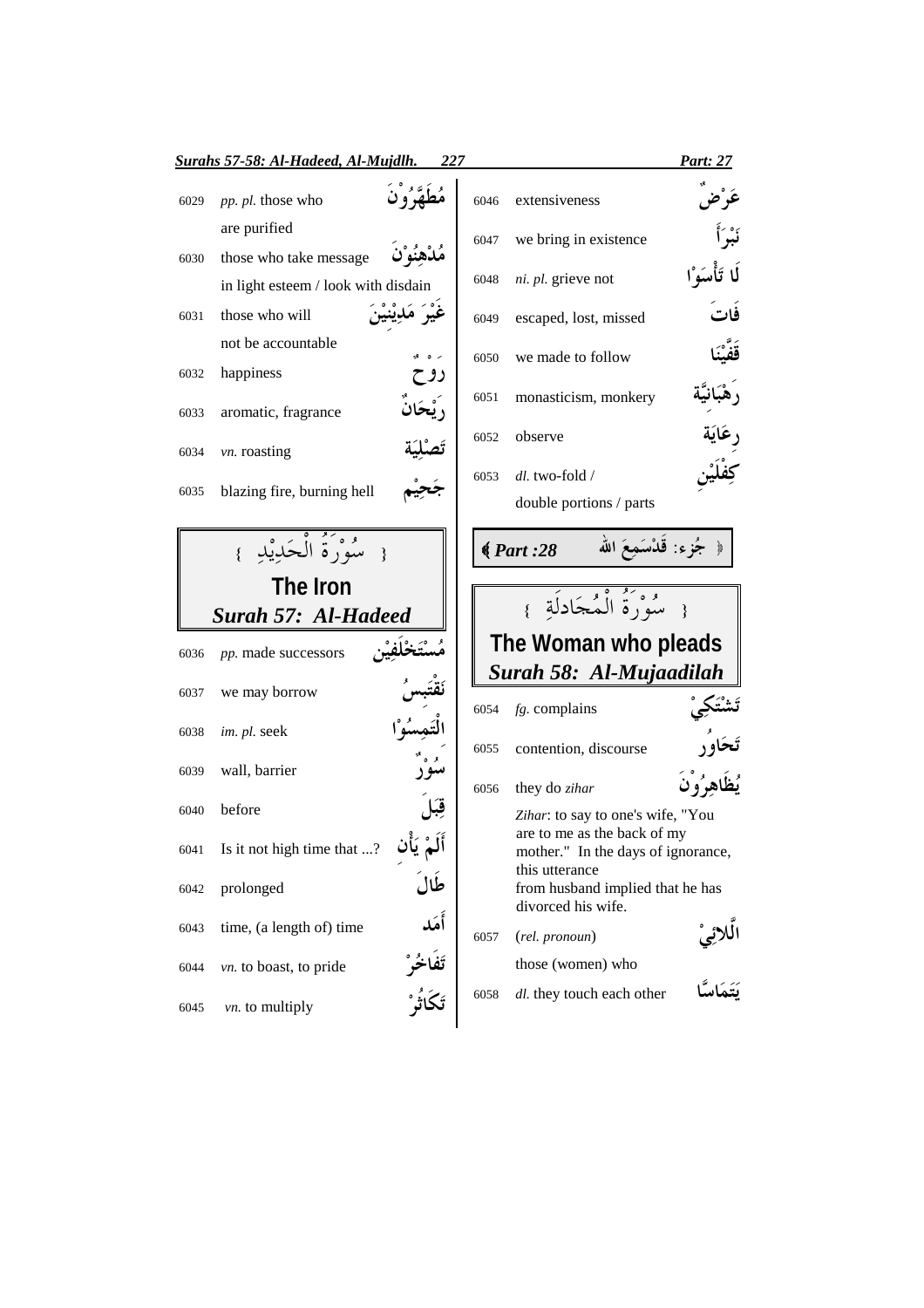|      | <b>Surah 59: Al-Hashr</b> | 228          |      |                              | Part: 28                  |
|------|---------------------------|--------------|------|------------------------------|---------------------------|
| 6059 | dl. two months            |              |      | { سُوْرَةُ الْحَشْرِ }       |                           |
| 6060 | dl. successively,         |              |      | <b>The Gathering</b>         |                           |
|      | continuously              |              |      | Surah 59: Al-Hashr           |                           |
| 6061 | sixty                     |              |      |                              |                           |
| 6062 | they oppose / contend     |              | 6076 | protection, defence          |                           |
| 6063 | pv. be humbled to dust /  |              | 6077 | fortresses, strongholds      |                           |
|      | abased                    |              |      | (sr.                         |                           |
| 6064 | pv. were disgraced,       |              | 6078 | cast                         | قذف                       |
|      | made abased               |              | 6079 | they ruin / demolish         |                           |
| 6065 | recorded, kept account    |              |      |                              |                           |
| 6066 | disobedience              |              | 6080 | im. pl. learn a lesson       |                           |
| 6067 | they greeted              |              | 6081 | exile, migration             |                           |
| 6068 | im. you make room,        |              | 6082 | palm-tree                    |                           |
|      | sit comfortably           |              | 6083 | you made expedition          |                           |
| 6069 | to make room for          |              | 6084 | a circuit                    |                           |
| 6070 | im. pl. rise up           |              | 6085 | rich                         |                           |
| 6071 | cover, shield             |              | 6086 | malice, spite, need          |                           |
| 6072 | gained mastery,           |              | 6087 | they prefer, give preference |                           |
|      | engrossed                 |              |      |                              |                           |
| 6073 | party, company, group     | T J ,        | 6088 | poverty                      |                           |
| 6074 | pl. most abased, lowest   |              | 6089 | $pv.$ is saved               | ؠ۠ٷٞ                      |
| 6075 | they make friend          | يُوَادَّوْنَ | 6090 | niggardliness                |                           |
|      |                           |              |      | 1/4<br>28th Part             | ربع جُزء: قَلْسَمِعَ الله |

<sup>6091</sup> they became hypocrites 7 ")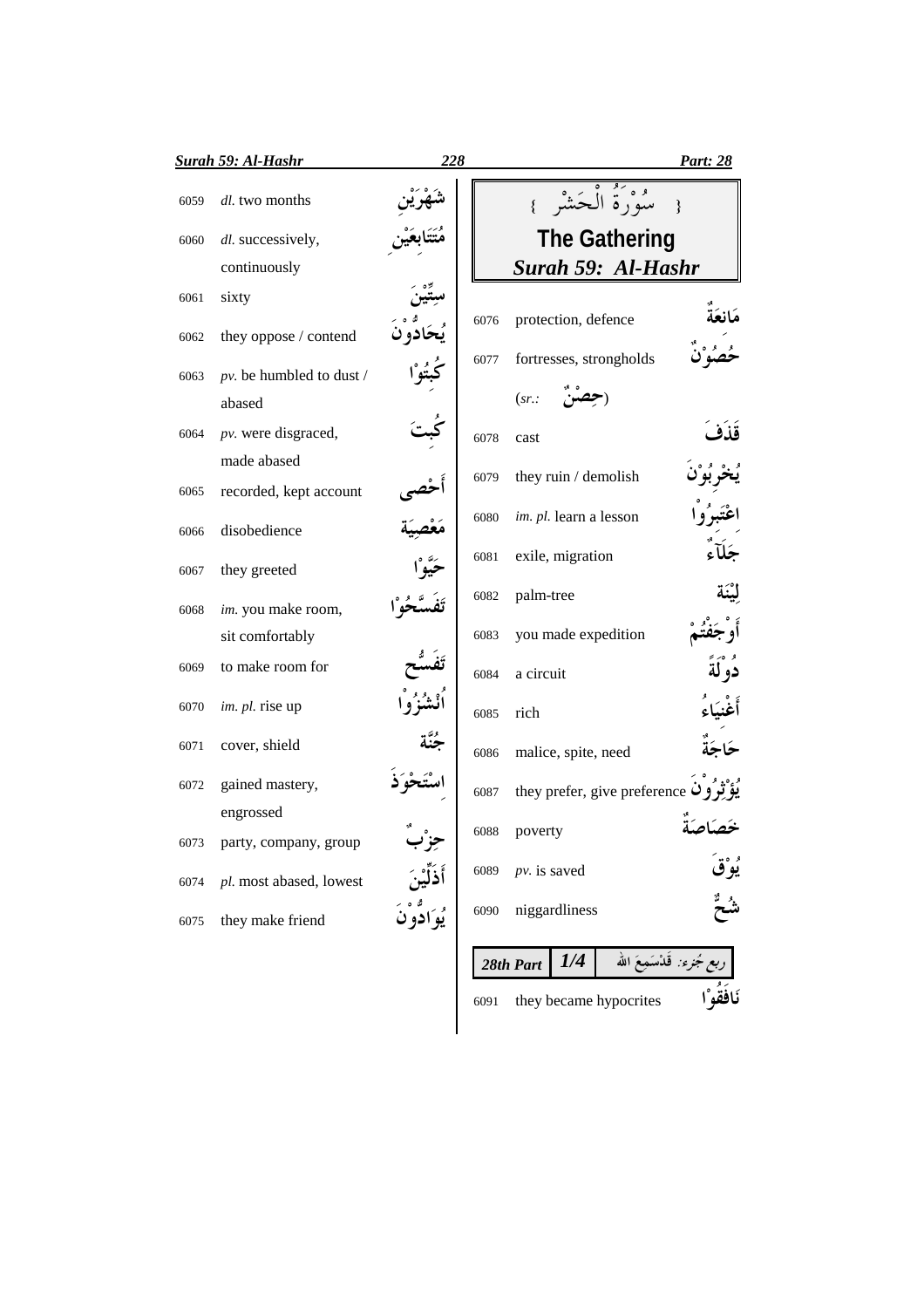|      | Surahs 60-63: Al-Mumtahanah,                  | 229               |                                              | Part: 28                          |
|------|-----------------------------------------------|-------------------|----------------------------------------------|-----------------------------------|
| 6092 | great fear                                    |                   | passed away, gone<br>6107                    | فات                               |
| 6093 | fortified towns,                              | ڤُرًى مُّحَصَّنَة | 1/2<br>28th Part                             | <i>نصف جُزء:</i> قَلْاسَمِعَ الله |
|      | fenced cities                                 |                   |                                              |                                   |
| 6094 | disunited, diverse                            | شتنی              | { سُوَدَءُ الصَّفِّ }                        |                                   |
| 6095 | evil or ill effects                           | وَبَال            | <b>The Battle Array</b><br>Surah 61: As-Saff |                                   |
| 6096 | falling down,                                 | خاشعًا            |                                              |                                   |
|      | that which is humble                          |                   | hateful, odious<br>6108                      | مَقَّةً                           |
| 6097 | splitting, bursting                           |                   | building, structure<br>6109                  | وه<br><b>لند</b>                  |
| 6098 | guardian                                      |                   | pp. compact, solid<br>6110                   |                                   |
| 6099 | superb, possessing                            | مُتَكَبِّرِ       |                                              |                                   |
|      | every greatness                               |                   | { سُوَرَدٌ أَيْجُمُعَةٍ }                    |                                   |
|      | { سُوْرَةُ الْمُمْتَحِنَةِ }                  |                   | The Assembly (Friday)                        |                                   |
|      | The Woman to be                               |                   | <b>Prayer</b>                                |                                   |
|      |                                               |                   | Surah 62: Al-Jumu'ah                         |                                   |
|      | <b>Examined</b>                               |                   |                                              |                                   |
|      | Surah 60: Al-Mumtahanah                       |                   | (سِفْرٌ<br>books $(sr.$<br>6111              |                                   |
| 6100 | pl. you show / encounter /                    | تُلْقَوْ`نَ       | they dispersed<br>6112                       |                                   |
|      | meet                                          |                   |                                              |                                   |
| 6101 | are clear, guiltless                          | بوء'ؤا            | { سُوْرَةُ الْمُنَافِقُوْنَ }                |                                   |
| 6102 | you are at enmity                             |                   | <b>The Hypocrites</b>                        |                                   |
| 6103 | they backed up / helped                       | ظَاهَرُوا         | Surah 63: Al-Munafiqoon                      |                                   |
| 6104 | im. pl. examine                               |                   | bodies (sr.:<br>6113                         |                                   |
| 6105 | ni. pl. hold not                              |                   | timber, wood<br>6114                         |                                   |
| 6106 | ties (of marriage)<br>with disbelieving women |                   | fg. pp. propped up<br>6115                   |                                   |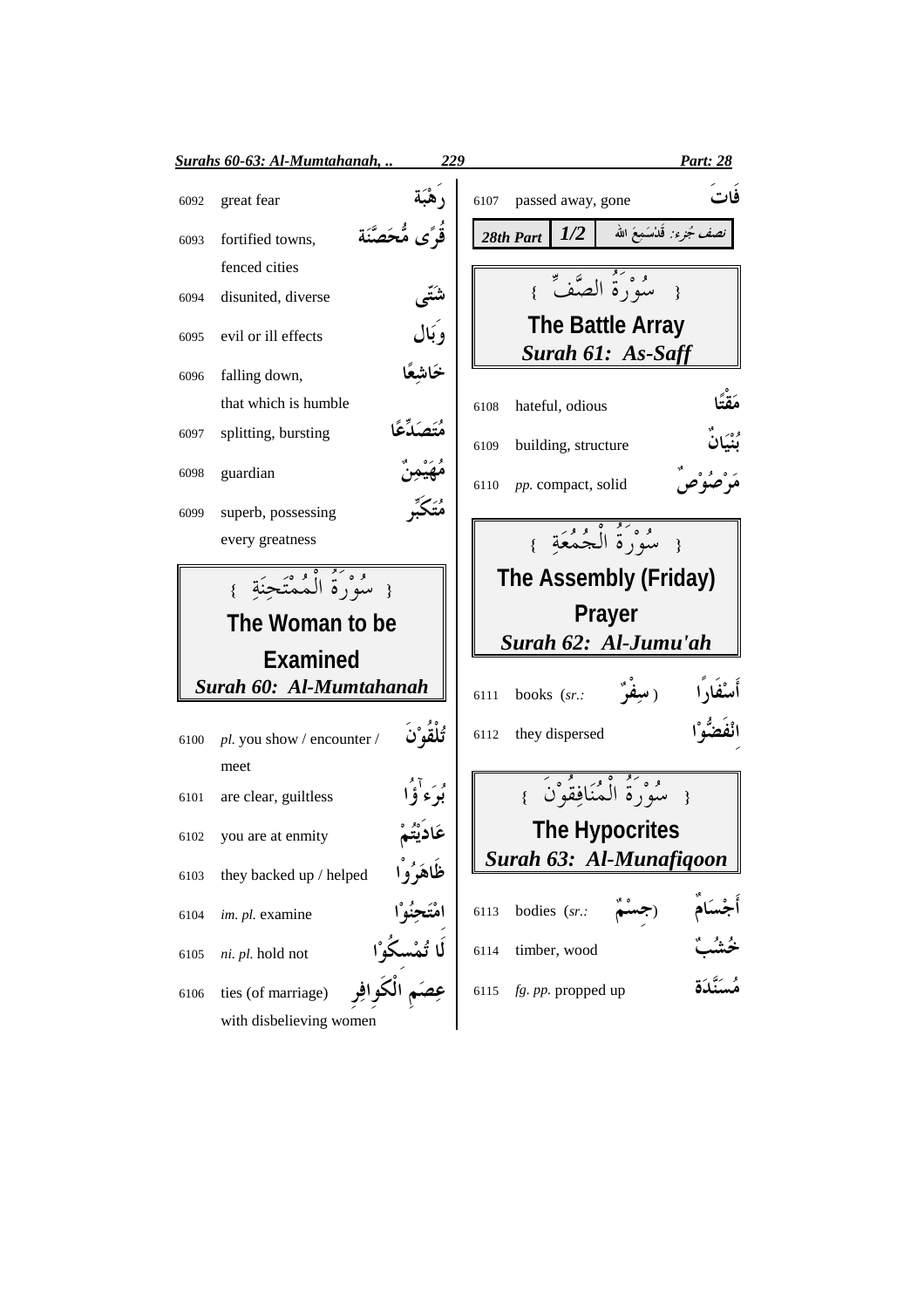|      | Surahs 64-66: At-Taghabun,                                      | 230        |      |                                       | <b>Part: 28</b> |
|------|-----------------------------------------------------------------|------------|------|---------------------------------------|-----------------|
| 6116 | cry                                                             |            | 6127 | shall suckle / milk                   |                 |
| 6117 | they turn                                                       |            | 6128 | $fg$ . another                        | أخْر ٰي         |
| 6118 | they breakup / disperse                                         |            | 6129 | one who has capacity                  | ذُوْ سَعَةٍ     |
|      | { سُوْرَةُ التَّغَابُنِ }                                       |            | 6130 | fg. rebelled, revolted                | عَتَتْ          |
|      | <b>The Mutual Loss</b>                                          |            |      | { سُوْرَةُ التَّحْرِيْمِ }            |                 |
|      | and Gain                                                        |            |      | <b>Holding (something) to</b>         |                 |
|      | Surah 64: At-Taghabun                                           |            |      | be Forbidden                          |                 |
| 6119 | to show or to be in loss and gain                               |            |      | <b>Surah 66: At-Tahreem</b>           |                 |
|      | <i>- ثلاثة اربا ع جُنرء:</i> قَدْسَمِعَ الله<br>28th Part $3/4$ |            | 6131 | you seek                              |                 |
|      |                                                                 |            | 6132 | absolution (from oath),               |                 |
|      | { سُوْرَةُ الطَّلَاقِ }                                         |            |      | expiation                             |                 |
|      | <b>The Divorce</b>                                              |            | 6133 | secretly told or communicated         |                 |
|      | Surah 65: At-Talaaq                                             |            | 6134 | disclosed                             | أَظْهَرَ        |
| 6120 | brings a new thing                                              |            | 6135 | made known                            | عَرَّفَ         |
| 6121 | im. pl. separate (them)                                         | فَارِقُوْا | 6136 | avoided                               | أعْرَض          |
| 6122 | two honest men                                                  | ذوي عَدّل  | 6137 | $fg.$ inclined                        |                 |
| 6123 | ap. one who attains / reaches                                   | بَالَغ     | 6138 | dl. you back each other               | تَظاهَرَا       |
|      | 6124 $fg.$ those                                                |            | 6139 | repentant or                          | تَائِبَاتَ      |
|      | having pregnancy                                                |            |      | penitent women                        |                 |
| 6125 | means, capacity                                                 |            | 6140 | fasting women                         |                 |
|      | 6125a $fg$ . they deliver (the child)                           |            | 6141 | widows / divorced /                   |                 |
| 6126 | pl. you disagree among<br>one another                           |            | 6142 | previously married (women)<br>virgins |                 |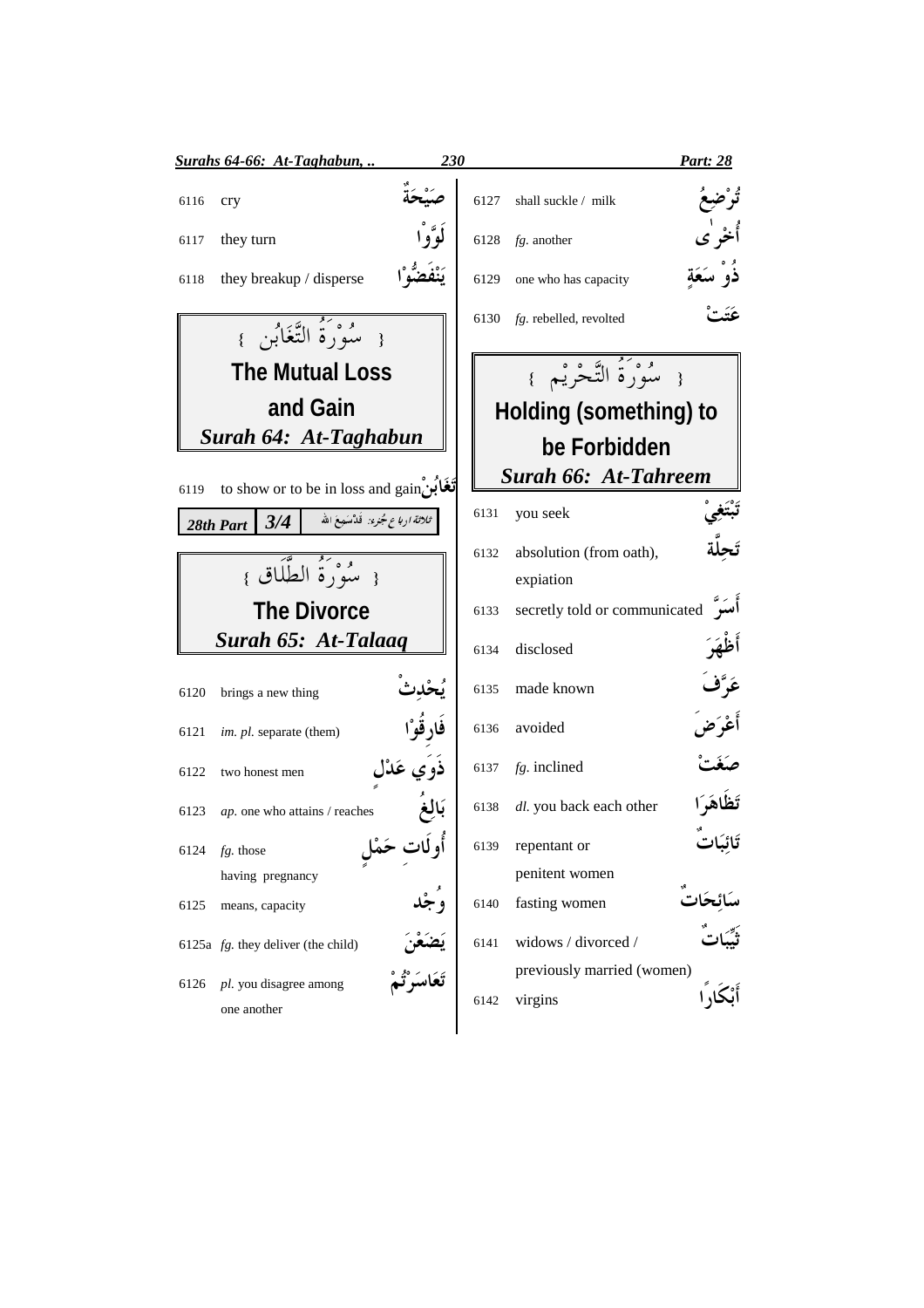|      | Surahs 67-68: Al-Mulk, Al-Qalam              | 231    |      |                              | Part: 29                                               |
|------|----------------------------------------------|--------|------|------------------------------|--------------------------------------------------------|
| 6143 | stern                                        | غلَاظَ | 6158 | subservient, smooth, level   | ذَلَوْلاً                                              |
| 6144 | sincere                                      |        | 6159 | paths, sides, tracks         |                                                        |
| 6145 | im. build                                    |        | 6160 | fg. shall quake              | تَمُوْر                                                |
| 6146 | chastity, chaste body                        |        | 6161 | persisted in, set in         | لَجُوْا                                                |
|      | جُزء: تَبَارَكَ الَّذِيْ<br>$\big( Part: 29$ |        | 6162 | headlong, groveling          | مُكِبًّا                                               |
|      |                                              |        | 6163 | better guided                | أَهْدٰى                                                |
|      | { سُوْرَةُ الْعُلْكِ                         |        | 6164 | near, close                  |                                                        |
|      | <b>The Dominion</b>                          |        | 6165 | grieved                      |                                                        |
|      | Surah 67 : Al-Mulk                           |        | 6166 | will protect                 |                                                        |
| 6147 | one above another                            |        | 6167 | became                       |                                                        |
| 6148 | oversight, fault                             |        | 6168 | sink away, get lost in the   | غَوْرٌ                                                 |
| 6149 | rifts, disorders                             |        |      | underground                  |                                                        |
| 6150 | two times, again and again                   |        | 6169 | flowing, gushing             |                                                        |
| 6151 | low, disgraceful                             |        |      | { سُوَرَةُ الْقَلَمِ }       |                                                        |
| 6152 | fatigued                                     |        |      | <b>The Pen</b>               |                                                        |
|      |                                              |        |      | Surah 68: Al-Qalam           |                                                        |
| 6153 | missile, something to                        |        | 6170 | by (oath) the pen            |                                                        |
|      | stone with                                   |        | 6171 | they write                   |                                                        |
|      | 6154 loud moaning, roaring,                  |        |      |                              |                                                        |
|      | braying                                      |        | 6172 | sublime morals               |                                                        |
| 6155 | fg. boils                                    |        | 6173 | pp. afflicted with madness   | خُلُقٍ عَظِيْمٍ<br>مَفْتُو <sup>َّن</sup> <sub>s</sub> |
| 6156 | will burst                                   |        | 6174 | you become soft / suppliant, |                                                        |
| 6157 | remote, far off from mercy                   |        |      | you compromise               |                                                        |
|      |                                              |        |      |                              |                                                        |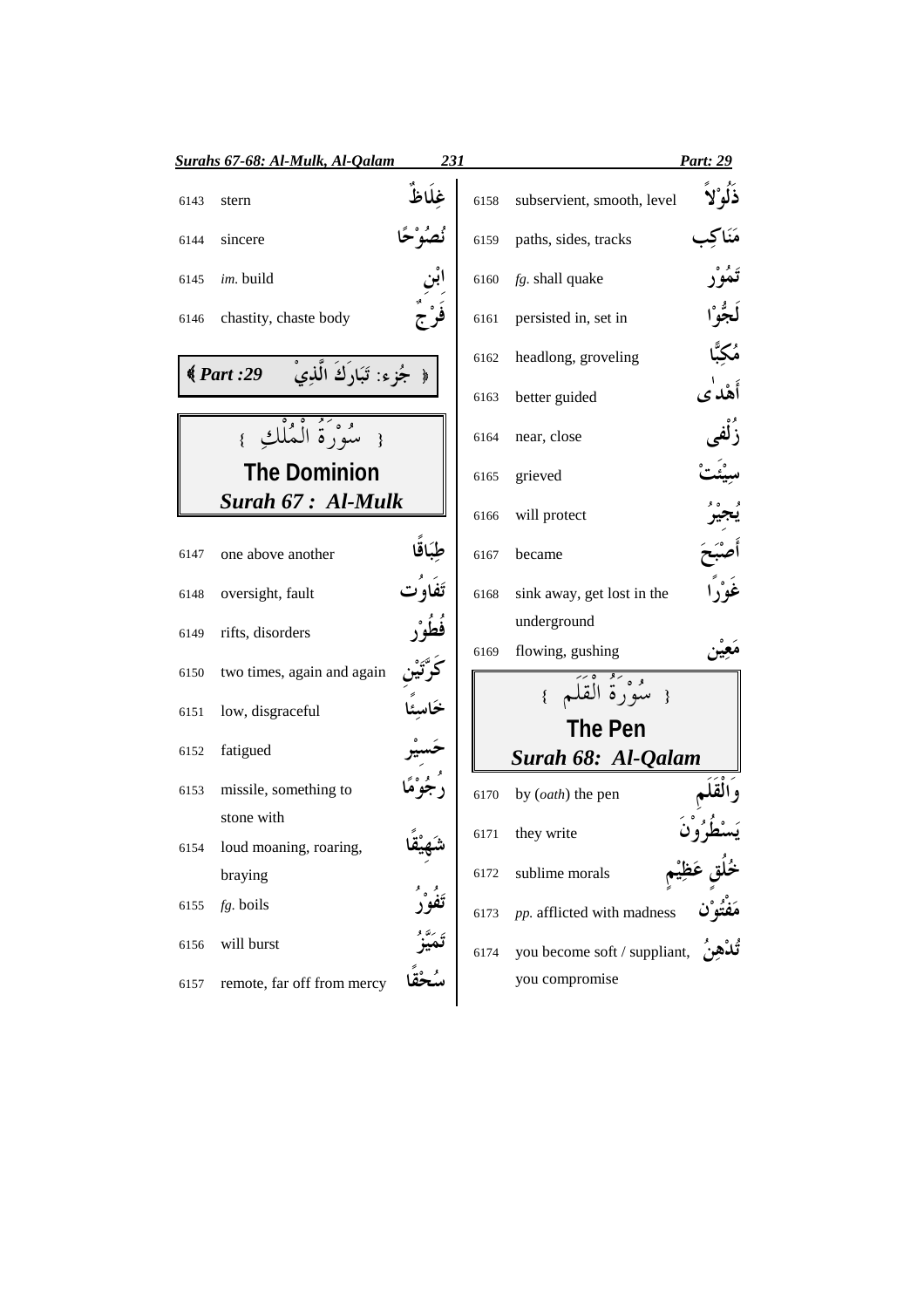|      | Surah 69: Al-Haaggah                                                        | 232 |      |               |                      |                              | Part: 29                        |
|------|-----------------------------------------------------------------------------|-----|------|---------------|----------------------|------------------------------|---------------------------------|
| 6175 | حَلاف<br>$xg$ . who swears [uselessly],<br>oath monger                      |     | 6194 |               | companion of         |                              | الحُوْت                         |
| 6176 | xg. slanderer, defamer                                                      |     | 6195 |               | the one in anguish / |                              | the fish (i.e., Prophet Jonah ) |
| 6177 | $x$ g. going about                                                          |     |      |               | agony / despair      |                              | ئدًار ك                         |
| 6178 | calumny, slander                                                            |     | 6196 |               | reached, obtained    |                              |                                 |
| 6179 | cruel, violent                                                              |     | 6197 | $pv.$ is cast |                      |                              | عَدِ ٗاء                        |
| 6180 | of a doubtful birth                                                         |     | 6198 |               |                      | barren land, wilderness      |                                 |
| 6181 | we will brand him                                                           |     | 6199 |               |                      | they had all but killed      |                                 |
| 6182 | trunk, snout                                                                |     |      | 29th Part     | 1/4                  | مُجزء: تَبَارَكَ الَّذِيْ    |                                 |
| 6183 | they do not say                                                             |     |      |               |                      | مُبُوَرَةُ الْحَاَّقَّة      |                                 |
|      | "if Allah wills,"<br>make no exception                                      |     |      |               |                      | <b>The Sure Reality</b>      |                                 |
| 6184 | one that encompasses /                                                      |     |      |               |                      |                              | Surah 69: Al-Haaqqah            |
| 6185 | encircles<br>ap. sleepers                                                   |     | 6200 | sure reality  |                      |                              |                                 |
| 6186 | plucked, barren and bleak                                                   |     | 6201 |               |                      | violent upheaval, outburst   |                                 |
| 6187 | تَنَادو ا<br>they called unto one another                                   |     | 6202 |               | cut out from root    |                              |                                 |
| 6188 | those who cut or                                                            |     | 6203 | laid low      |                      |                              |                                 |
|      | pluck (fruits)                                                              |     | 6204 |               |                      | $fg.$ exceeding, increasing  |                                 |
| 6189 | withholding                                                                 |     | 6205 | remember      |                      |                              |                                 |
| 6190 | most moderate, best                                                         |     | 6206 |               |                      | $fg$ . the one who remembers |                                 |
| 6191 | they reproach<br>one another                                                |     | 6207 | blow          |                      |                              |                                 |
| 6192 | $pv.$ is bared                                                              |     | 6208 | to crush      |                      |                              | دَكَّةُ                         |
| 6193 | أَوْسَط<br>يَتَلَاوَمُوْنَ<br>يُكْشَفُ<br>سَاق<br>shanks, lower part of leg |     |      |               |                      |                              |                                 |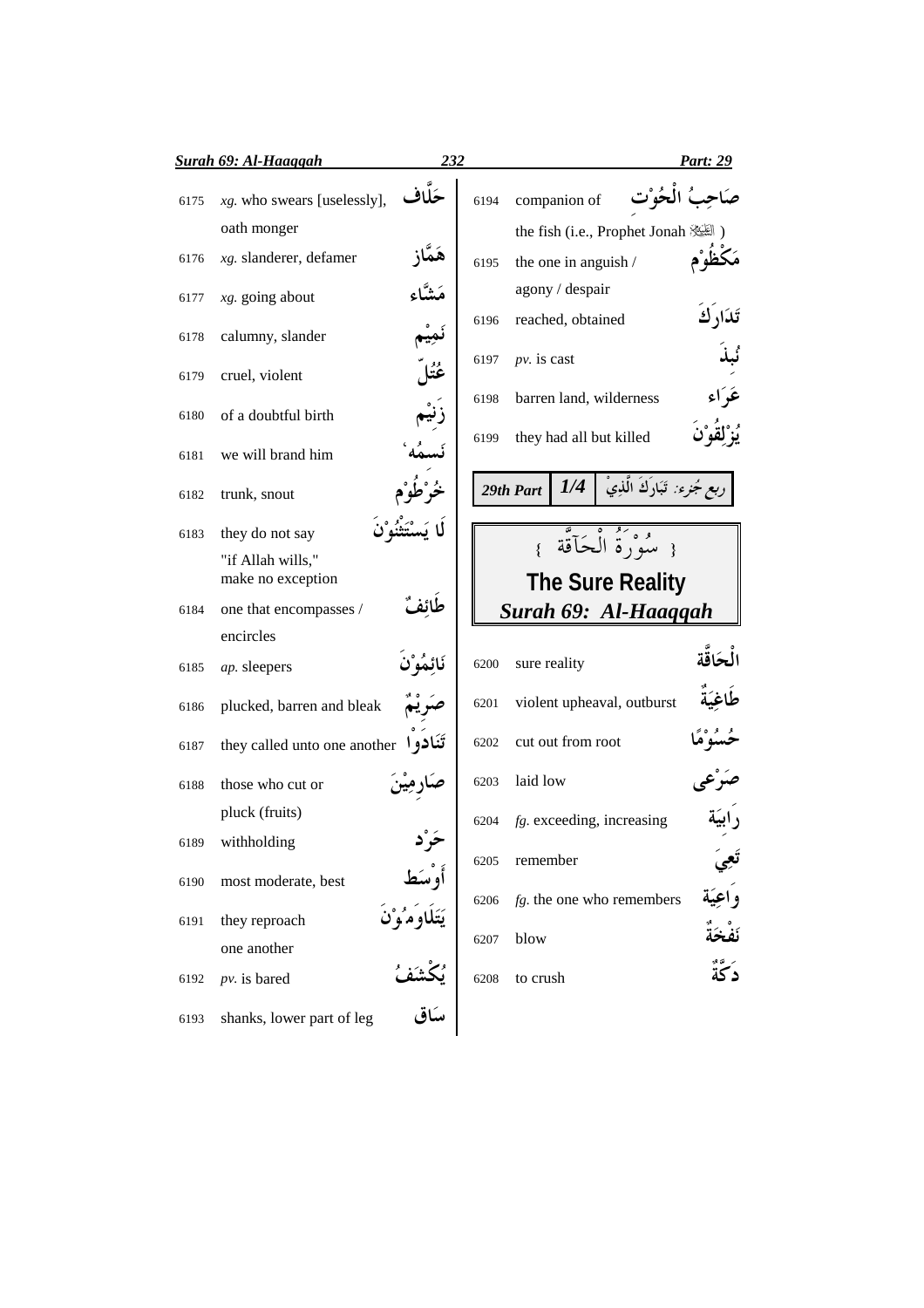|      | <b>Surah 70: Al-Ma'arij</b>        | 233         |      |                                                                           | <u>Part: 29</u>                            |
|------|------------------------------------|-------------|------|---------------------------------------------------------------------------|--------------------------------------------|
| 6209 | fg. frail, flimsy                  | وا هِيَةُ   | 6230 | washing of wounds                                                         |                                            |
| 6210 | sides                              | أرجاء       | 6231 | soothsayer, diviner,                                                      |                                            |
| 6211 | hidden                             | خافية       |      | [fortune-teller]<br>invented / fabricated sayings $\vec{v}$ قوں $\vec{v}$ |                                            |
| 6212 | come you all!                      | هَاؤُمْ     | 6232 |                                                                           | أقاويل                                     |
| 6213 | my book                            |             | 6233 | sayings                                                                   |                                            |
| 6214 | life                               |             | 6234 | life-artery, artery of heart                                              |                                            |
| 6215 | clusters                           | قطوْف       | 6235 | those who withhold                                                        |                                            |
| 6216 | near at hand                       | دانية       |      | سُوْرَةُ الْمَعَارِجِ }                                                   |                                            |
| 6217 | (that are) gone                    | خالية       |      | The Ways of Ascent                                                        |                                            |
| 6218 | $pv.$ I was not given              | لَمْ أُوْتَ |      | Surah 70: Al-Ma'arij                                                      |                                            |
| 6219 | I had not known                    |             | 6236 | fifty                                                                     |                                            |
| 6220 | making end, decisive, dead         | قاضية       | 6237 | thousand                                                                  |                                            |
| 6221 | my authority / power               |             | 6238 | year                                                                      |                                            |
| 6222 | im. pl. put chain, shackle         | ڠُلُّوْا    | 6239 | flakes (tufts) of wool                                                    |                                            |
| 6223 | im. pl. let (him) enter, roast     | صَلُّوْا    | 6240 | kinsfolk, kindred                                                         |                                            |
| 6224 | chain                              |             | 6241 | [relatives]<br>gives / will give him                                      |                                            |
| 6225 | its length                         |             |      | a shelter                                                                 |                                            |
| 6226 | seventy                            |             | 6242 | blazing fire, raging flame                                                | لظى                                        |
| 6227 | cubit (length of a hand            |             | 6243 | $fg$ . tearing away                                                       | نَزَّاعَةً<br>شَو <sup>ل</sup> ى<br>أَوْعى |
|      | measuring approximately 18 inches) |             | 6244 | skin (of face)                                                            |                                            |
| 6228 | im. pl. thrust, insert, fasten     |             | 6245 | withheld, hid                                                             |                                            |
| 6229 | does not urge                      |             |      |                                                                           |                                            |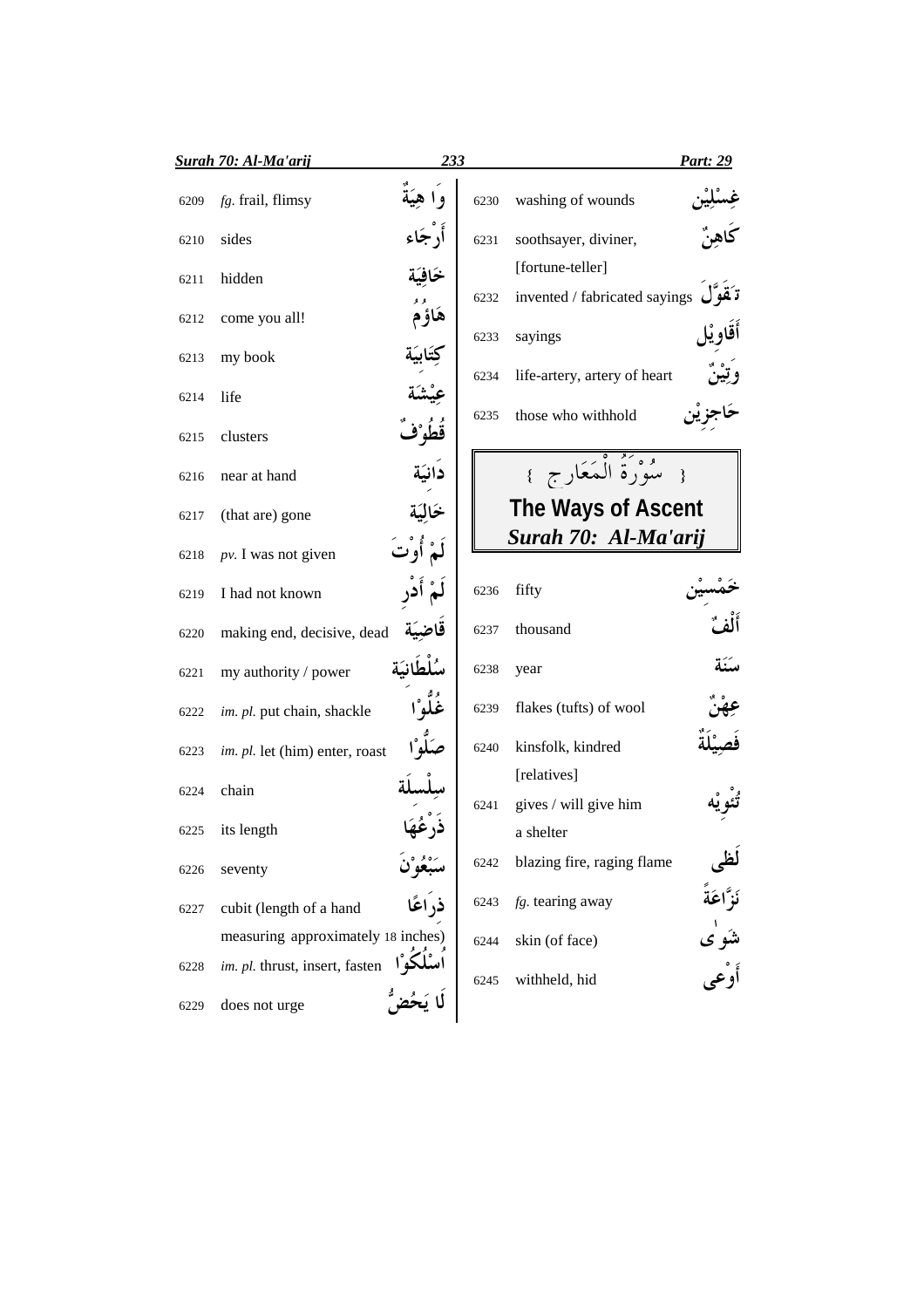|      | <b>Surahs 71-72: Nooh, Al-Jinn</b>                                                                        | 234                  |      |                                   |                                      | Part: 29                           |
|------|-----------------------------------------------------------------------------------------------------------|----------------------|------|-----------------------------------|--------------------------------------|------------------------------------|
| 6246 | $xg.$ impatient                                                                                           | هَلُوْ عًا           | 6262 | dweller                           |                                      | ديار                               |
| 6247 | fretful, bewailing                                                                                        | جَزُوْعًا            | 6263 |                                   | destruction, perdition, ruin         | تَبَارًا                           |
| 6248 | $xg$ . niggardly, begrudging                                                                              | مَنُوْعًا            |      | 1/2<br>29th Part                  | نصف مُجرء: تَبَارَكَ الَّذِيْ        |                                    |
| 6249 | (always) constant                                                                                         | دائِمُوْنَ           |      |                                   |                                      |                                    |
| 6250 | in groups, in crowds                                                                                      |                      |      |                                   | موتهُ الْجِنِّ }<br>$\{$             |                                    |
| 6251 | those who are outrun                                                                                      |                      |      |                                   | <b>The Jinn</b><br>Surah 72: Al-Jinn |                                    |
| 6252 | they rush / hasten                                                                                        |                      |      |                                   |                                      |                                    |
|      |                                                                                                           |                      | 6264 | utter extravagant lie             |                                      |                                    |
|      | وه کووه<br>{ سورهٔ نوح }                                                                                  |                      | 6265 | perversion                        |                                      |                                    |
|      | <b>Noah</b>                                                                                               |                      | 6266 | $pv. fg.$ filled                  |                                      |                                    |
|      | <b>Surah 71: Nooh</b>                                                                                     |                      | 6267 | guards                            |                                      |                                    |
| 6253 | they persisted                                                                                            |                      | 6268 | sitting places, stations          |                                      | مَقاعِدَ                           |
| 6254 | dignity, majesty                                                                                          | وَقَار               | 6269 | (watching in) ambush              |                                      | رَصِكَا                            |
| 6255 | (diverse) stages                                                                                          | أطوار                | 6270 | different, divergent              |                                      | قِدَدًا                            |
| 6256 | wide expanse, carpet                                                                                      |                      | 6271 | flight                            |                                      | هَرَبَّا                           |
| 6257 | Wadd                                                                                                      | و د                  | 6272 | loss, diminution                  |                                      |                                    |
|      | (This and the following four are<br>the names of five pious persons of<br>Prophet Noah's era. After their |                      | 6273 | pl. unjust (people),<br>deviators |                                      |                                    |
|      | death, people used to worshipped<br>them)                                                                 |                      | 6274 | they sought out                   |                                      |                                    |
| 6258 | Suwaa'                                                                                                    | سُوَا عًا<br>يَغُوْث | 6275 | fuel, firewood                    |                                      | تَحَرَّو <sup>ْ</sup> ا<br>حَطَبًا |
| 6259 | Yaghooth                                                                                                  |                      | 6276 | abundant (water)                  |                                      |                                    |
| 6260 | Ya'ooq                                                                                                    | يَعُوْق              | 6277 | ever-growing                      |                                      | غَدَقًا<br>صَعَدًا                 |
| 6261 | Nasr                                                                                                      | نَسْرًا              |      |                                   |                                      |                                    |